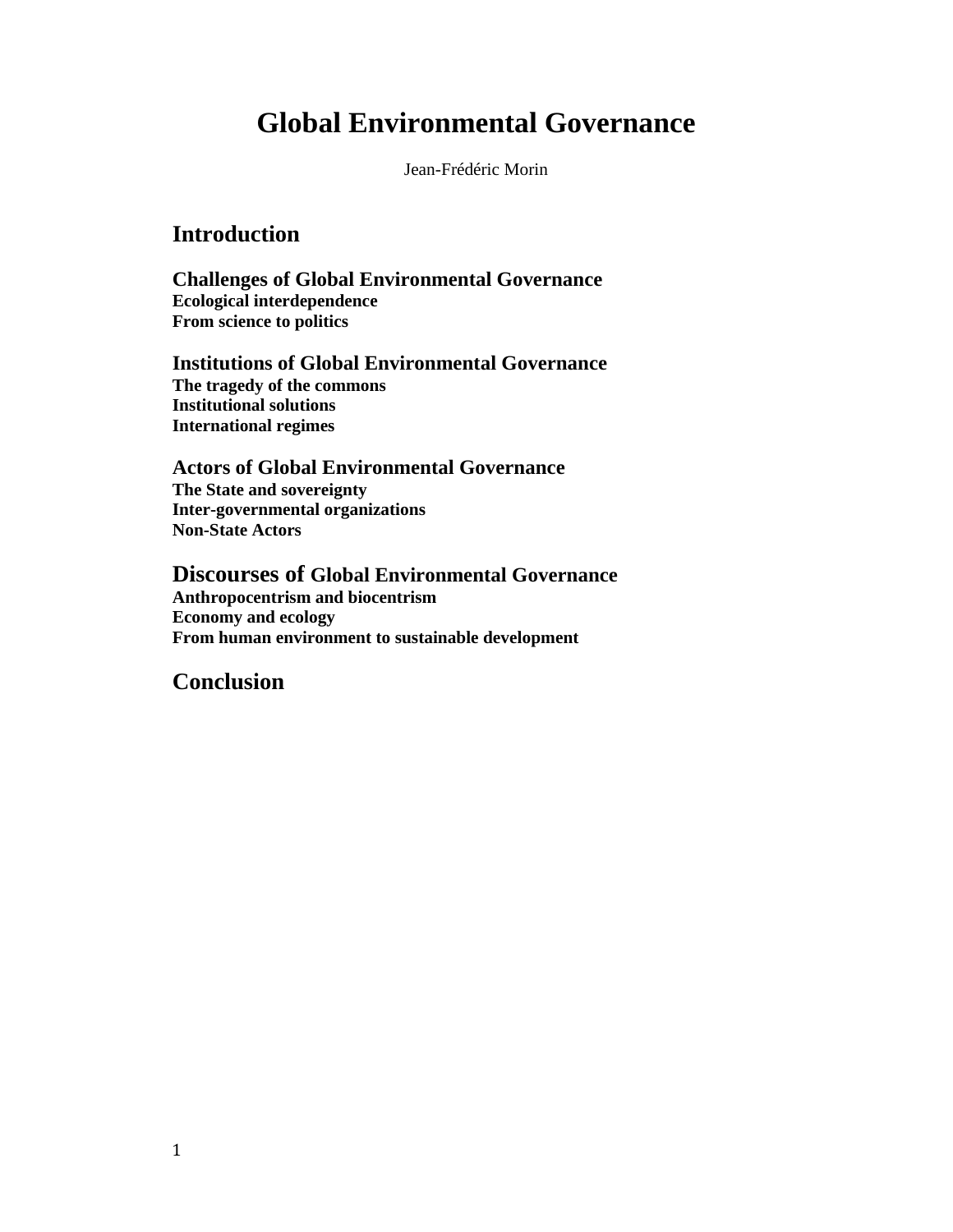## **Summary**

In the last thirty years, the study of international environmental politics has grown amongst a vast array of debates, and its theoretical innovations have matured. These innovations are rooted in more general international relations theories but are especially designed for the understanding and explanation of global environmental governance. This chapter presents some of them, with a special focus on collective action problems, the design of international institutions, interactions among various international actors, and the evolution of prevalent discourses. Substantial work has been conducted in global environmental politics on the concept of ecological interdependence, the analysis of regimes complexes, the effectiveness of publicprivate partnerships, and the hegemony of the liberal paradigm. In turn, these theoretical developments from global environmental politics can contribute to other streams of literature in international relations.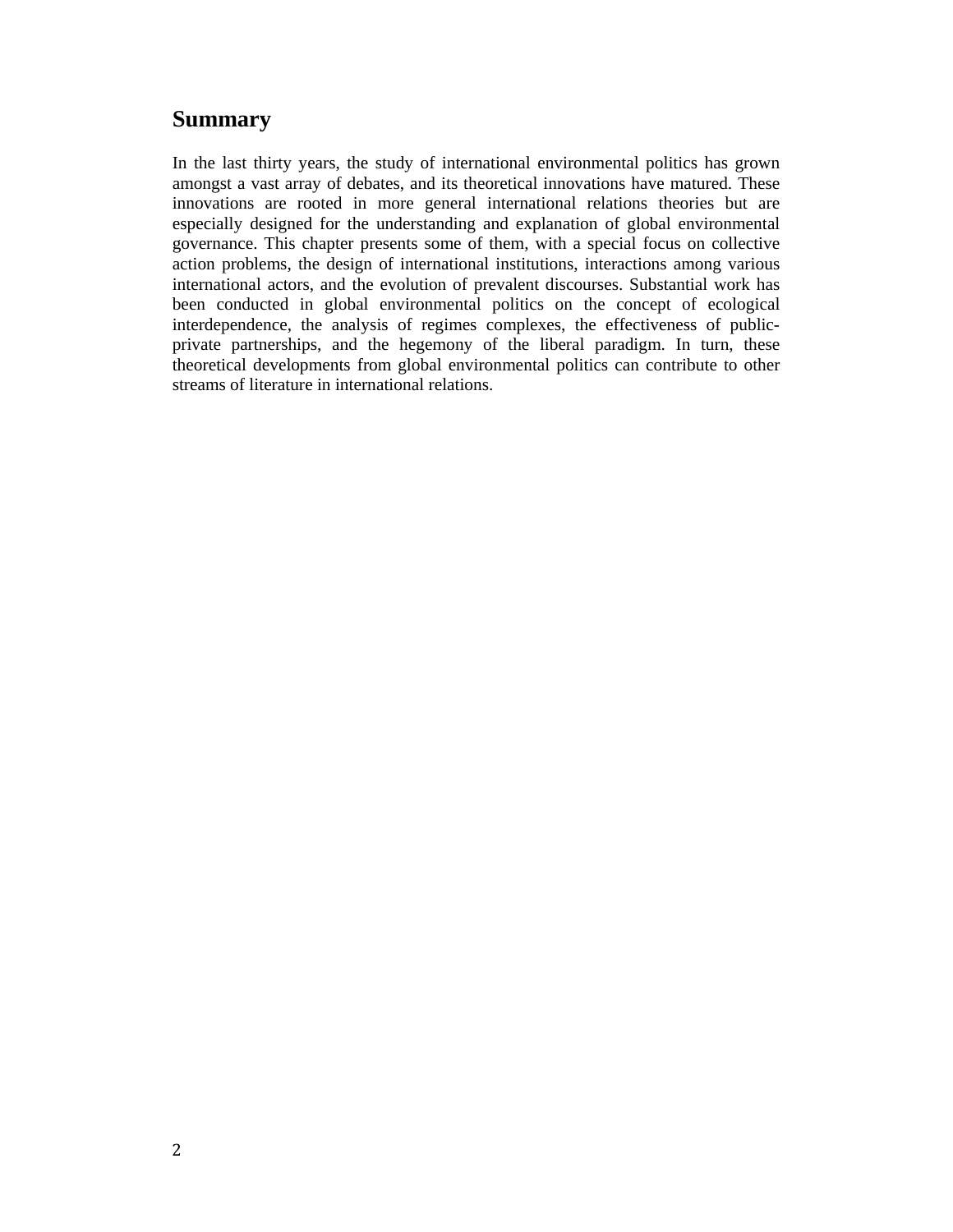### **Introduction**

Thirty years ago, few students of international relations were concerned about fish stocks conservation, dangerous waste management or desertification prevention. Today, whether it is because of a staggering decay of the environment, scientific progress, growing awareness, or simply because of a new trend, things have changed. Those who remain insensitive to environmental issues have become the minority. Environmental protection has even become a key component of the European identity in the making and one of the main European foreign policy principles (Manner 2008). However obvious these normative developments may seem, they come with quite a few commonplace beliefs. The study of global environmental governance strives at debunking these tenacious intellectual shortcuts.

 Studying global environmental governance does not mean taking a normative political stance on environmental issues. First and foremost, it is necessary to understand and explain the political dynamics at play. A better understanding and explanation of political phenomena related to environmental protection is a necessary first step to redefine the issues at hand and identify more appropriate solutions. This chapter provides some conceptual tools to better understand global environmental politics, looking respectively at its structures, its institutions, its actors, and its discourses.

### **Challenges of Global Environmental Governance**

#### **Ecological interdependence**

"The earth is one but the world is not," noted the Report of the World Commission on Environment and Development (1987: 28). Our planet's biosphere covers a politically fragmented world. One must recognize the international community's ecological interdependence when faced with environmental issues and the challenges this causes in the political arena.

There are at least four contributing factors that create a context of ecological interdependence among States. First of all, ecosystems do not respect manmade borders. Forests, migratory birds and rivers do not stop at border controls. Be it at a bilateral or regional level, States must cooperate to protect their own environmental resources because living plants and animals, as well as pollution, migrate beyond political borders.

 Secondly, certain areas belong to the international community as a whole, such as the moon, Antarctica and the international seabed. None of these three zones are restricted to the sovereign territory of any State. They are considered to be world heritage and their management raises specific problems.

Thirdly, local emissions of pollution can have an impact worldwide. Emissions of carbon dioxide in Berlin will not necessarily cause more climate change in Europe than in Australia. By the same token, emissions of chlorofluorocarbons in Mumbai not only damage the ozone layer above the Indian peninsula, but also harm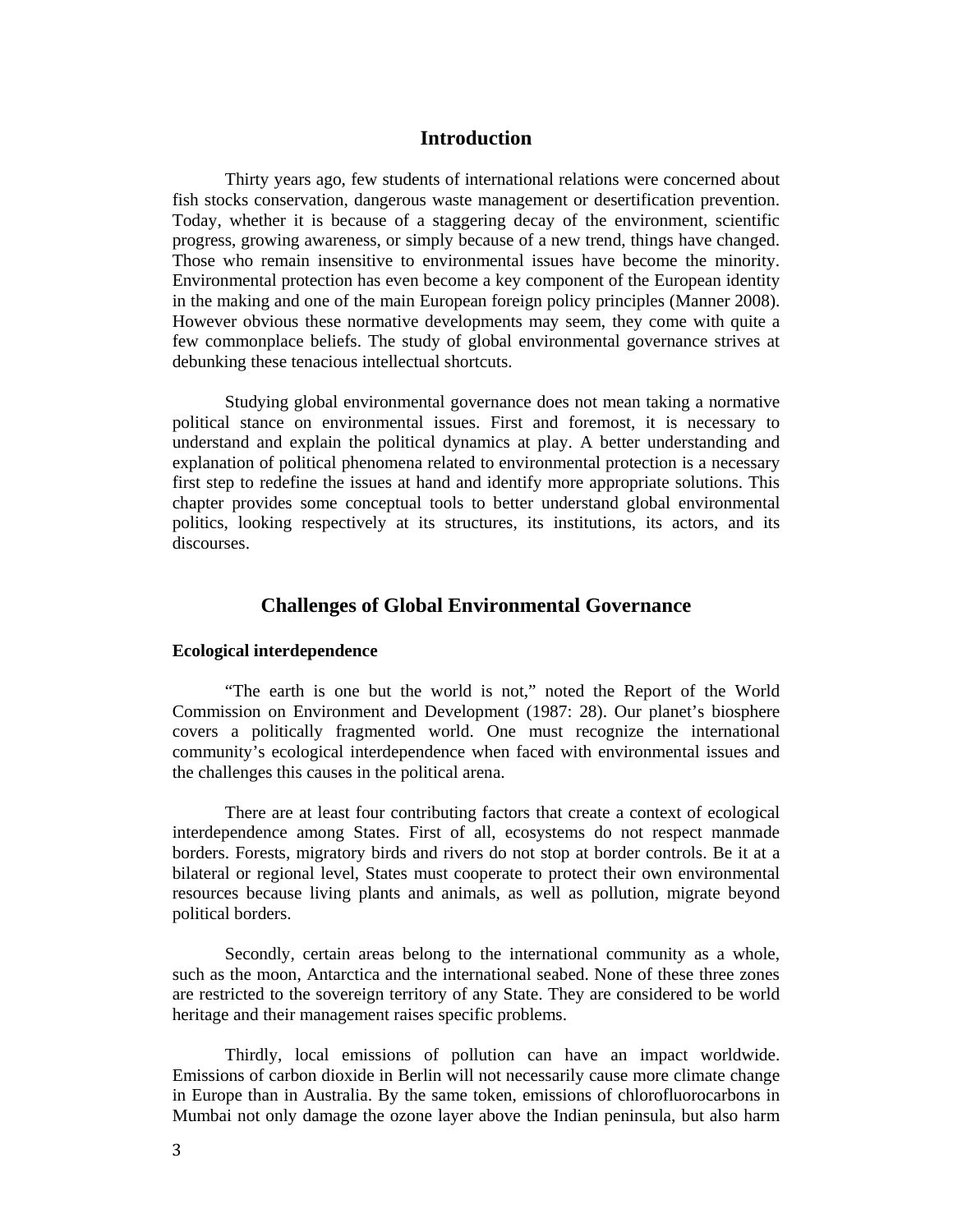the earth's entire stratosphere. This type of global issue requires both local intervention to control the emissions and multilateral cooperation to coordinate the solutions.

Finally, more often than not, environmental issues are linked to other international issue-areas, such as trade, migration, and security. The ecological footprints of mass production and military conflicts come to mind. As global cooperation has intensified in these domains, their link with the environment cannot be ignored.

Ecological interdependence, however, does not mean that all states are equally dependent on each other. Costs of abatement and vulnerability to environmental degradation vary from one country to another. In the 1980s, for example, the United States was a global leader on the issue of ozone degradation, pushing for stricter global norms, while most European countries were uninterested and some even expressed skepticism on the ozone science. This difference was partly the result of the willingness of the American industry to develop alternative products to substances that deplete the ozone layer while the European industry was a massive exporter of chlorofluorocarbon. These positions reversed in the 1990s during the Kyoto Protocol Negotiation, partly because European economies were less dependent on fuel energy than the United States (Sprinz and Vaahtoranta 1994).

Nevertheless, thanks to the overall context of ecological interdependence, global environmental governance has a great variety of instruments at its disposal. Hundreds of international environment agreements have been concluded over the years. Some have been in force for more than a century; such as the Boundary Waters Treaty signed between the United Kingdom (acting for Canada) and the United States in 1909. Some more recent multilateral environmental agreements are located in the timeline in figure 1. It is important to bear in mind, however, that they represent only a subset of the multiplicity of international agreements currently in force.

#### **From science to politics**

 Some observers have developed a pessimistic attitude and have come to believe that international cooperation is doomed to fail because international instruments have not succeeded in reducing current ecological degradation. This verdict needs to be reviewed. For instance, since adopting the *Montreal Protocol* in 1987, developed countries have substantially reduced the use and emission of substances that weaken the ozone layer, which has entered a healing phase. Likewise, significant success has been achieved in the conservation of emblematic mammals, including some populations of seals, elephants and fin whales (DeSombre and Kauffman 1996; Breitmeier, Underdal and Young 2011). There really is no need to be cynical or fatalistic. Rather, one should take a step back and examine the circumstances that would allow global environmental governance to achieve its aim.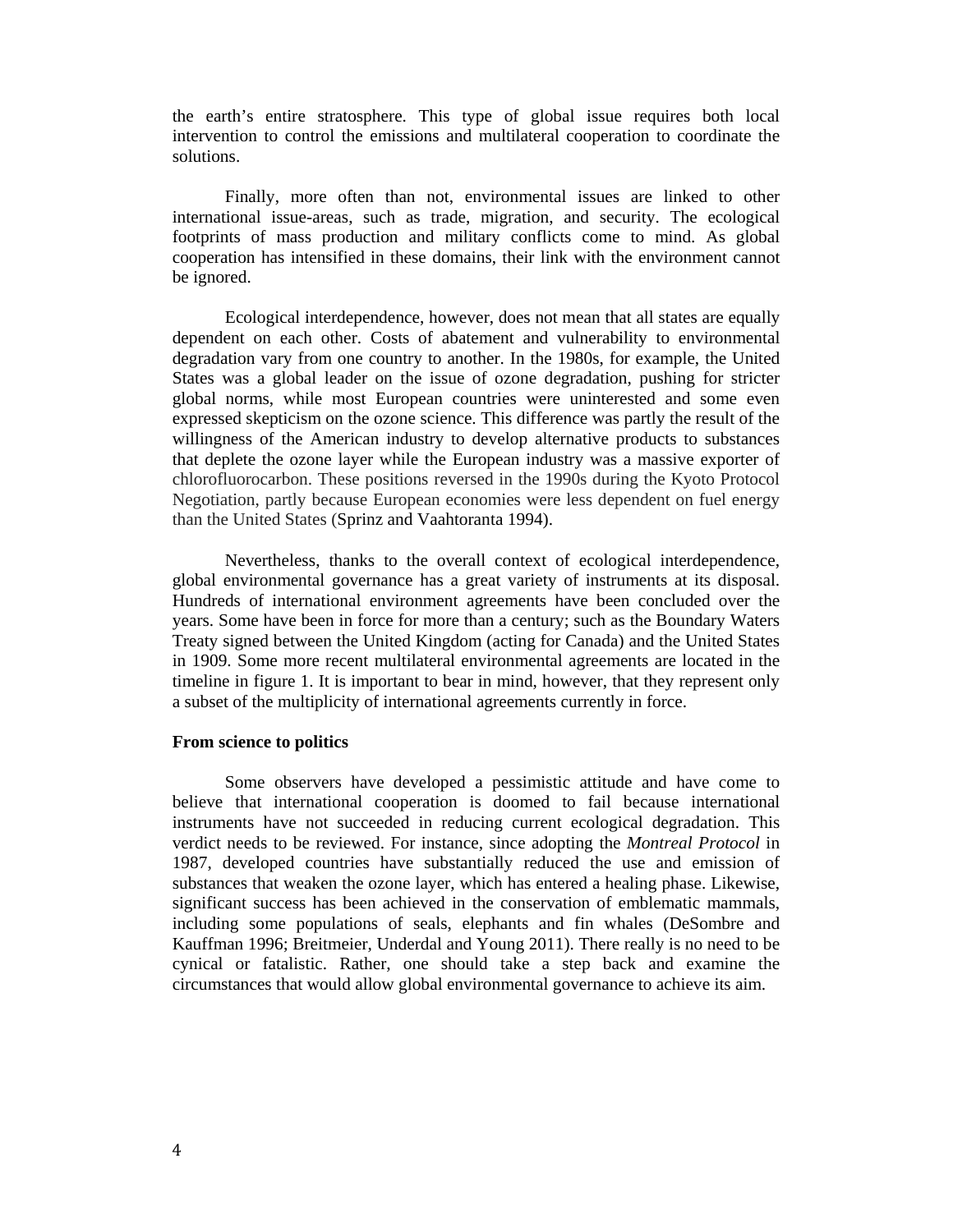#### **Figure 1. Timeline of key events in global environmental politics**

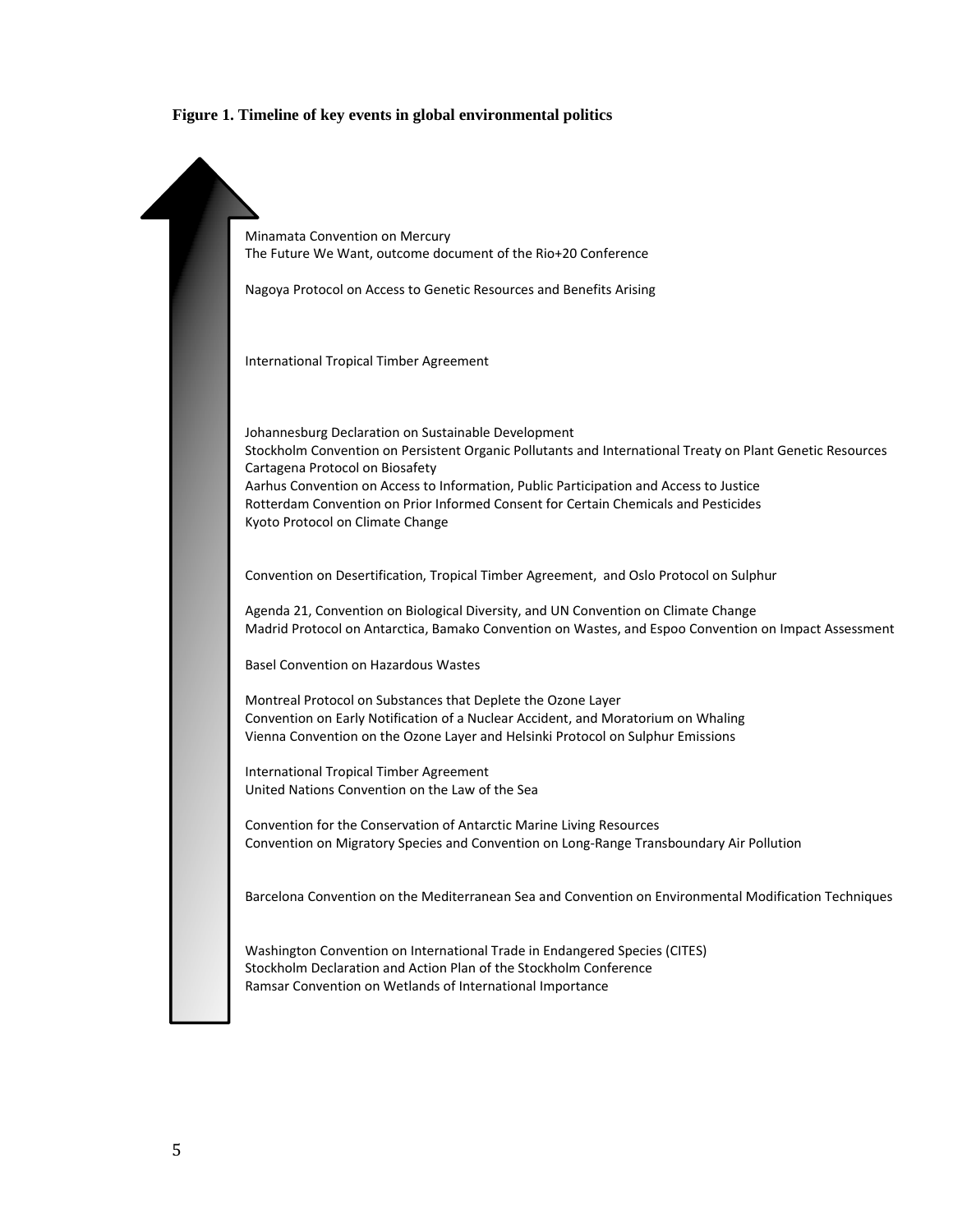Cynicism towards environmental cooperation is often fuelled by a false belief. Some are quite wrongly convinced that solutions to ecological issues are objectively outlined by science, readily available, and that their implementation depends simply on the goodwill of policy makers. This persistent myth can be broken down in three related and equally flawed assumptions. The first is ontological and opposes science and politics as two antithetical endeavours. According to this dichotomy, science is perceived as consensual, neutral, and universal, while politics is deemed conflictual, partial, and contextual. The second related assumption is normative and argues for a strict division of labour, according to which scientists should supply and policymakers consume knowledge. The third assumption is analytic and results from the tension between the previous two. It explains governance failures by the tendency of policymakers to follow their political interests rather than science-based solutions. When stakes are high, scientific proposals for environmental problems can be expected to be spoiled by dirty political games. This could not be further from the truth.

A closer look at global environmental politics reveals that scientific evidence is neither a sufficient nor a necessary condition for political action and international cooperation. On the one hand, cooperation on deforestation and desertification remain particularly weak although the causes and remedies of these environmental degradations are relatively well known. On the other hand, the 1985 *Vienna Convention on the Protection of the Ozone Layer* was adopted even though the extent of the problem was still cloudy, the 1992 Convention of Biological Diversity was adopted when the economic value of biodiversity was unknown, the 1992 Framework Convention on Climate Change when causal factors were disputed, and the 2000 Cartagena Protocol when health impact of GMOs were uncertain. As Dimitrov notes, "our intuitive expectations that knowledge should be at least necessary for policy action are repeatedly contradicted by empirical findings"(2003, p. 123).

In some cases, science can even impede cooperation. For example, the profusion of scientific indicators and measurement techniques has complicated rather than facilitated negotiation among Scandinavian countries over Baltic Sea pollution (Auer 2010). Likewise, recent studies suggest that scientific literacy in the population does not increase consensus on environment policies but rather feed polarization (Kalan et al. 2012).

 Even when science accurately assesses the level of environmental degradation and its causes, the solution does not always speak for itself. Environmental regulation always generates costs, whether they are political, cultural, economic, social, or even environmental. Switching from fossil fuel to nuclear or hydroelectric energy would reduce the emission of greenhouse gases, but the former would also generate more radioactive waste and the latter artificial floods.

Because all environmental measures imply a series of costs and require a hierarchical order of priorities, political debates help define the issue and find the appropriate solution. The general interest is rarely predetermined and obvious answers to the problems we face are non-existent. Conflicts of ideas and interests are inescapable, making political debates and negotiations necessary.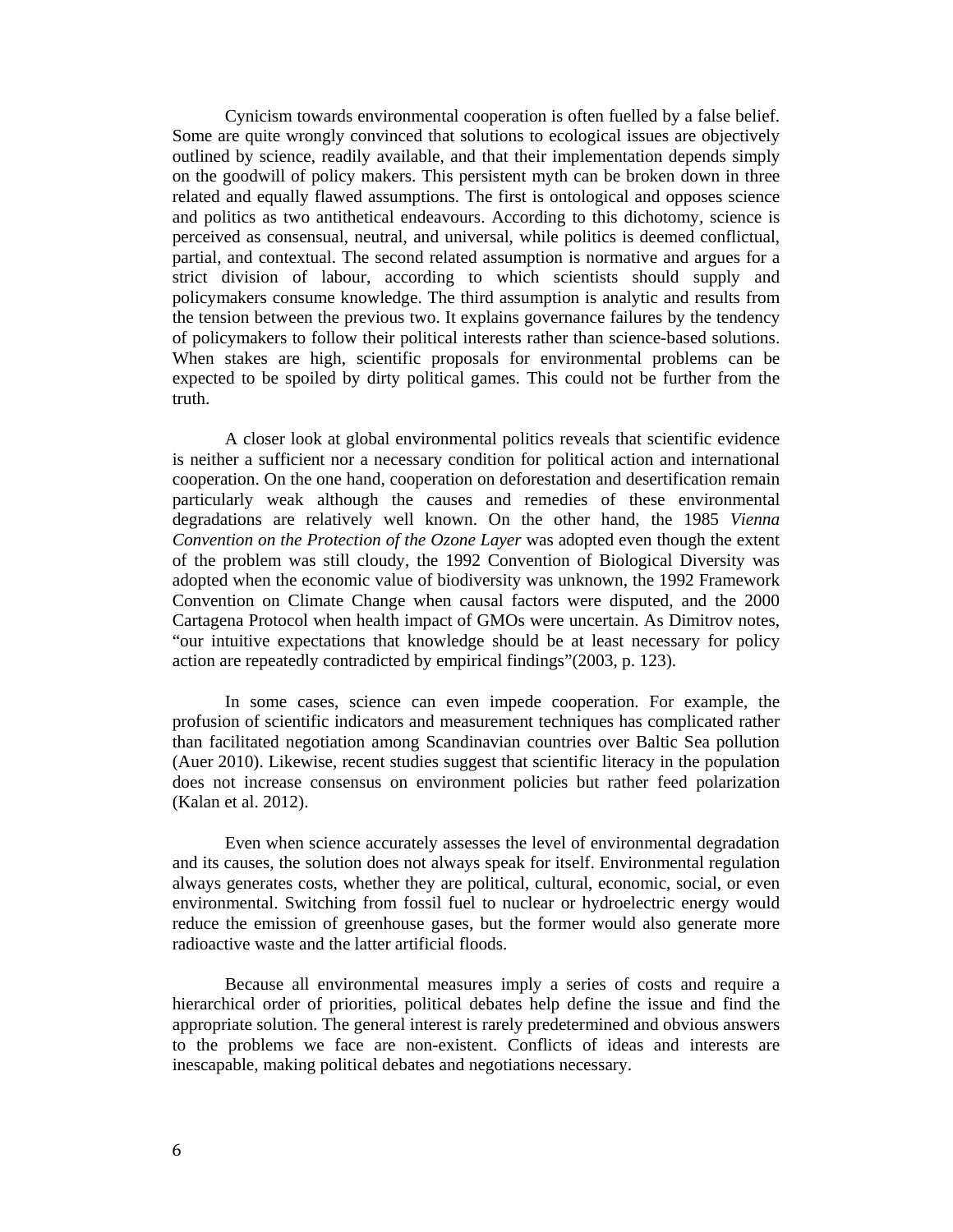In this context, epistemic communities are particularly important. According to Peter Haas' seminal definition, "an epistemic community is a network of professionals with recognized expertise and competence in a particular domain and an authoritative claim to policy-relevant knowledge within that domain" (1992, p. 3). As a political actor, an epistemic community should be distinguished from a discipline. Its members do not only share causal beliefs and notions of validity, but also norms, principles, and a common policy enterprise.

Thanks to their expertise, often in a scientific field, epistemic communities have the capacity to generate authoritative claims and wield significant influence over the decision making process. Several studies suggest that epistemic communities had a strong influence, including on the ozone layer, acid rain, Mediterranean Sea, and climate change. In some other cases, they were found to have little influence, such as on the international whaling commission (Peterson 1992). This variation led to an interesting debate on the conditions affecting their influence, including political opportunities (Zito 2001), alliances with environmental NGOs (Gaugh and Shckely 2001; Meijerink 2005), types of scientific knowledge communicated (Dimitrov 2006), and stages of policymaking (Campbell Keller 2009).

The epistemic community literature, however, has been criticized for neglecting the political dynamics underlying the scientific process (Litfin 1995; Toke 1999; Lidskog and Sundqvist 2002). While it adequately highlights the direct involvement of science in politics, it fails to theorize the politicization of science. The *International Panel on Climate Change* (IPCC), for example, is not a scientific initiative but the result of a political process led by the United Nations Environmental Program and the World Meteorological Organization. The IPCC nomination process, the negotiation of its policymaker summaries, the management of inconsistencies in its reports, and the capitalization on its Nobel Peace prize are political rather than scientific processes (Lemos and Morehouse 2005) This example illustrates that scientific debates do not pre-exist to political processes: they are intimately intertwined.

### **Box 1 : The convention on Long-Range Transboundary Air Pollution as a building block for peace in Europe**

In the sixties, some European scientists started to be concerned about the fact that pollution emissions in Central Europe could cause acidification of lakes and rivers in Scandinavia. In 1972, the Swedish government took advantage of the United Nations Conference on the Human Environment, held in Stockholm, to draw attention to these disconcerting findings. The member states of the Organisation for Economic Co-operation and Development (OECD) institutionalized a certain type of international cooperation to help states exchange information on transboundary air pollution. Thanks to this system, scientists from different parts of Europe who were alarmed by this issue could communicate amongst themselves. A genuine transnational epistemic community was created.

In 1975, the secretary general of the Soviet Union, Leonid Brezhnev, took advantage of the rising environmental issues to bring about cooperation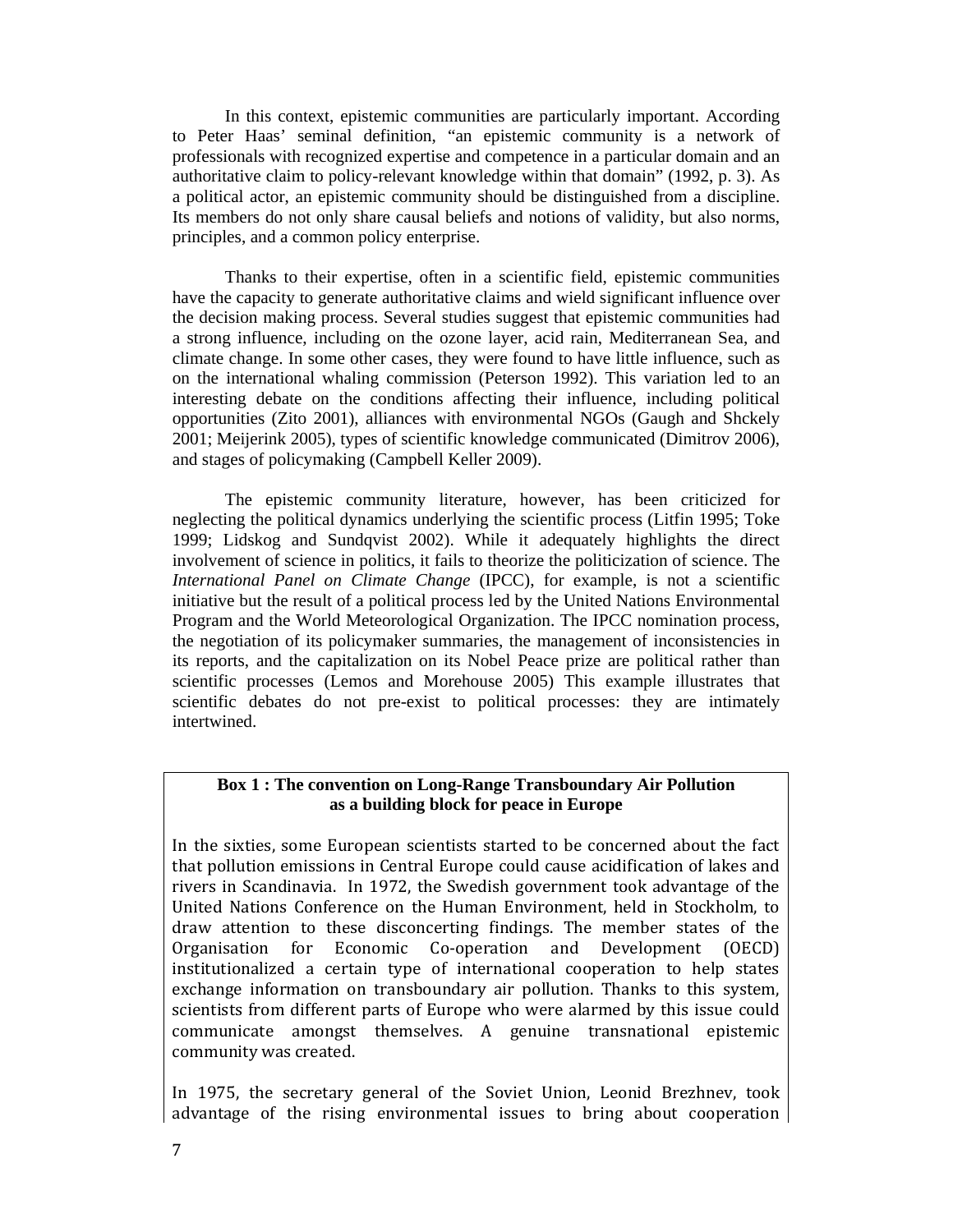between Eastern and Western Europe. By offering to negotiate a new convention on transboundary air pollution, Brezhnev had a double agenda. Not only did the soviet leader wanted to reduce long-range air pollution, he also hoped to foster a climate of political détente between the rivaling blocks. With this in mind, both Eastern and Western European leaders put great emphasis on the technical aspects of the convention, to ensure that the agreement remained ideologically neutral and fostered symbolic cooperation.

The Convention on long-range transboundary air pollution, concluded in 1979 and overseen by the United Nations Economic Commission for Europe, received positive feedback and encouraged the pursuit of scientific studies and technical negotiations. New data was gathered and maps that could locate the source of air pollution and regions that were most affected by it were made. This encouraged European countries to adopt protocols aiming at reducing air pollution and inspired by scientific research. Today, the constant interaction between science and international cooperation still pushes the European Union to take action and reduce transboundary air pollution. Scientific research and international cooperation can thus work hand in hand and inspire one and other.

Source: Lidskog and Sundqvist 2002; Tuinstra, Hordijk and Kroeze 2006

### **Institutions of Global Environmental Governance**

### **The "tragedy of the commons"**

 One of the main underlying issues related to environmental politics is the tension between individual and collective interests. On the one hand, collective groups (such as the international community, composed of many different players) are better off if they participate in joint investments that would ensure the environment's sustainability. On the other hand, individuals (or individual States considered as cohesive units) seek to minimize the costs of environmental protection while benefiting from it. Everyone prefers to have a third party carry the load (Sprinz and Vaahtoranta 1994).

 These tensions between individual and collective interests are frequently expressed through the "tragedy of the commons". In a seminal article on the limited carrying capacity of the earth to support a growing population, the ecologist Garret Hardin (1968) pictures a parcel of land shared by local shepherds. If each shepherd has free access to this pasture, it is in their individual interest to allow a maximum amount of sheep to graze on the common land. The more livestock a shepherd has, the more profit he will gather and the less he will have to spend on feeding his animals, thanks to the common pasture. However, none of the shepherds will benefit from sowing the land because the profits of the investment will be shared amongst them. Because no one will invest in its upkeep, overgrazing of the pasture is therefore inevitable. The sum of individual rational behavior leads to a collective irrational result. The moral behind the "tragedy of the commons" goes against the grain of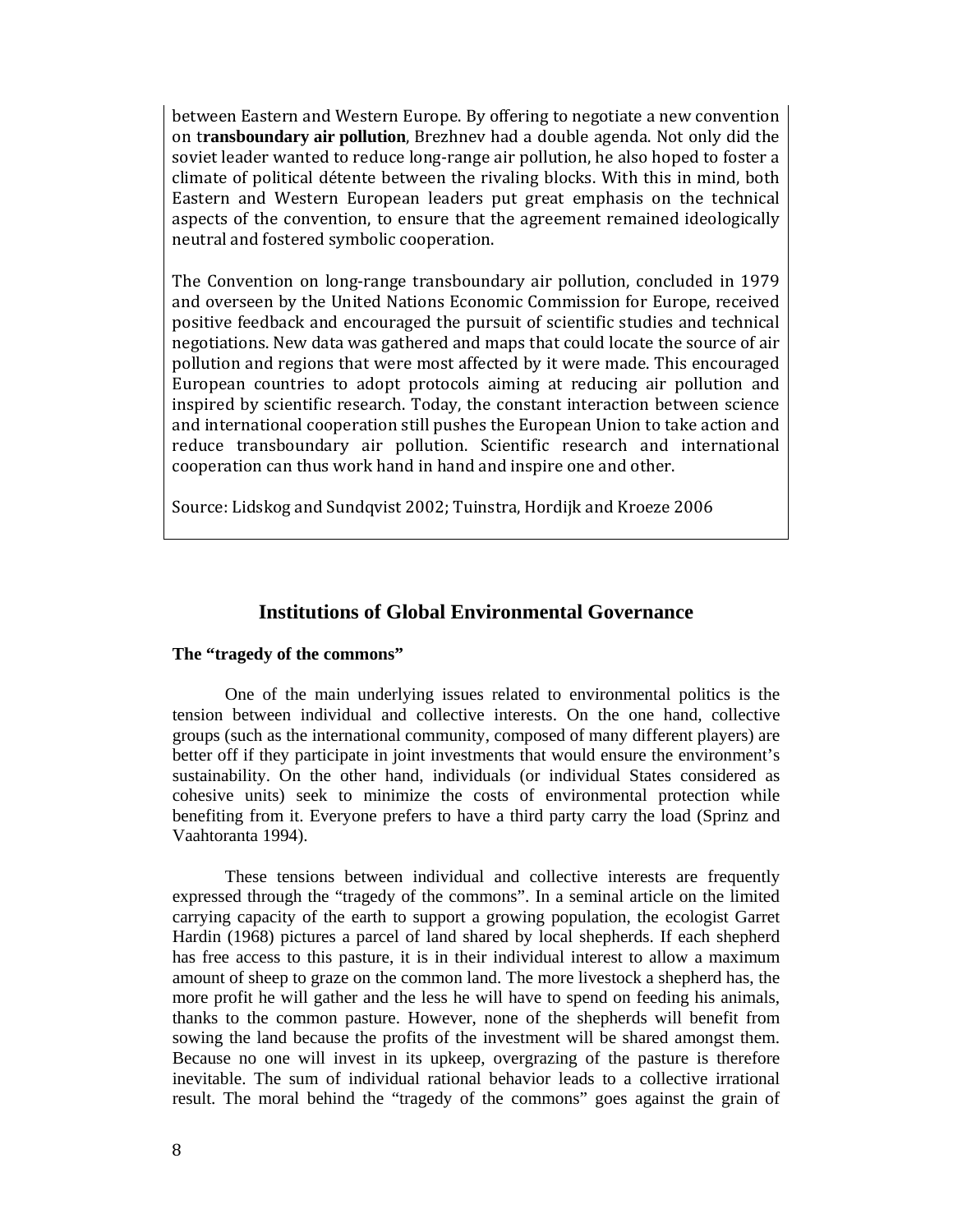classic liberal economic theories, which profess that the pursuit of individual interests contributes to the collective good.

 This metaphor can be applied to a great number of environmental issues. It is relevant as long as two characteristic conditions are united. First of all, the good must be freely accessible, i.e. no public or private entity has the ability to exclude anyone from the good. Fishing in international waters, for example, is accessible to all regardless of nationality and without restrictions on the quantity of fish that are caught. Secondly, consumption of the good must be rivalrous, i.e. each unit consumed or destroyed by one diminishes the quantity available to the others. The particulate matter emitted by a car, for example, diminishes the quantity of clean air for others citizens. Consequently, both fisherman and car-drivers are victims of the "tragedy of the commons". They have few individual incentives to reduce their consumption or their pollution, but they collectively pay a price for their otherwise rational behavior, as the fish stocks are being exhausted and air pollution causes health problems.

### **Box.2 Canada, Europe and the Turbot War**

Fish stocks in international waters are no strangers to the tragedy of the commons. International waters do not fall under the sovereign jurisdiction of coastal states. Factory ships navigate International waters for months, catching various species of fish stocks, which they freeze and package on board. As a result of these practices, many studies show the gradual reduction of the overall fish stocks and that the number of endangered species has been rising since the seventies. 

As the pressure on fish stocks started to be documented, some coastal states adopted fishing quotas in the waters under their jurisdiction, often at the price of great political and economic setbacks in fishing communities. However, if foreign trawlers continued to exploit international waters, these quotas ran the risk of being taken in vain. This caused for disputes to arise between coastal states and countries of origin of the factory vessels that were fishing in international waters. For instance, in 1995 the Canadian coastal guards boarded and seized a Spanish vessel in international waters not far from Canada. This event, also known as the "Turbot War", caused unprecedented tension in diplomatic relations between Canada and Spain.

In the long term, however, the Turbot War encouraged Canada and member states of the European Union to cooperate and regulate fishing quotas in the North Atlantic international waters. In fact, many agreements have been adopted around the world in order to monitor fishing activity of certain species or in certain regions. These agreements generally establish fishing quota and set up a supervision and inspection system. Some even provide sanctions for trawlers navigating under "flags of convenience".

References: Bailey 1996; DeSombre 2005

This "tragedy of the commons" can itself lead to other forms of tragedies. According to some analysts, the exhaustion of natural resources is a factor that can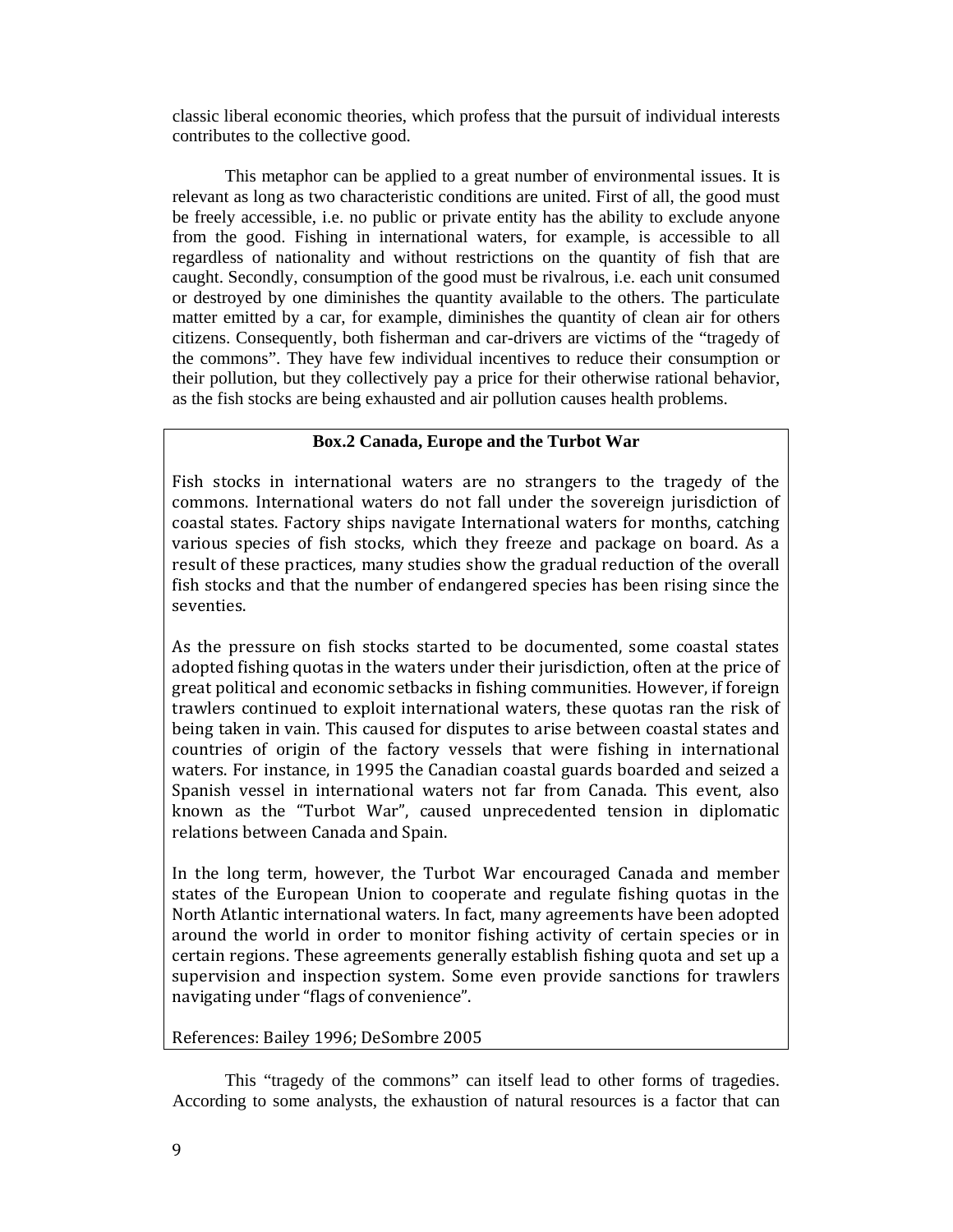lead to violent armed conflicts (Homer-Dixon 2001). Wars for the appropriation of precious minerals or fossil fuel illustrate this phenomenon. The relation between the exhaustion of resources and conflicts is however contested. According to other analysts, it could even have the opposite effect and provide an incentive for political actors to establish new institutions that align individual with collective interests (Conca 2001).

#### **Institutional solutions**

 By better outlining the environmental issues, the "tragedy of the commons" metaphor gives scholars a means to assess possible solutions. If the problem resides in the discrepancies between individual and collective interests, then institutionalized cooperation should help us bridge the gap. The problem is that no one can agree on the best way to achieve this (Victor and Cohen 2005).

Many institutional solutions have been imagined. One of them consists of governmental regulation, coupled with surveillance mechanisms and penalties. If we go back to the pasture, we could imagine the authorities of the village limiting the amount of livestock per shepherd. Since the shepherds would be tempted to breach the rule, it would be necessary to set up inspections and fines for violators. The *Convention of the International Trade of Endangered Species* (CITES) is an example of this model. This Convention controls the exportation of a series of plants and animals and has set up border control. This international instrument has the advantage of looking fair and seems more able to reach its goals. Its administration, however, could prove to be quite heavy, especially in developing countries.

 Other institutional frameworks focus on economic incentives to alter individual interests. Public authorities, for example, could allocate subsidies to induce behavior less harmful to the environment. In the tragedy of commons, we could imagine the government rewarding shepherds who voluntarily limit their livestock. In a sense, developed countries already practice this policy with developing countries by conditioning international aid to environmental conditions. This option could bring political bonuses but requires important public financing.

 Another economic incentive consists of taxing environmental degradation in order to internalize environmental externalities. As opposed to subsidies, the economic burden is on polluters rather than the general public. Without restricting the amount of sheep, the village could collect taxes from each shepherd and use the money to invest in the upkeep of the pasture. This option, frequently implemented on a national level, is rarely applied internationally because few global authorities could collect taxes. The *Convention on the Law of the Sea* provides royalty obligations to an international organization for mining activities in the deep sea, but the aim of the fee is to provide developing countries with compensation and not to internalize environmental externalities.

 A forth solution to the "tragedy of the commons" is establishing clear private property rights and a free market with minimal transaction costs. For instance, each shepherd could receive a percentage of the pasture that would be his own. They could choose to exploit it themselves, to rent it to another or to sell it. In each case, market mechanisms give economic incentives to ensure the preservation of the land. When a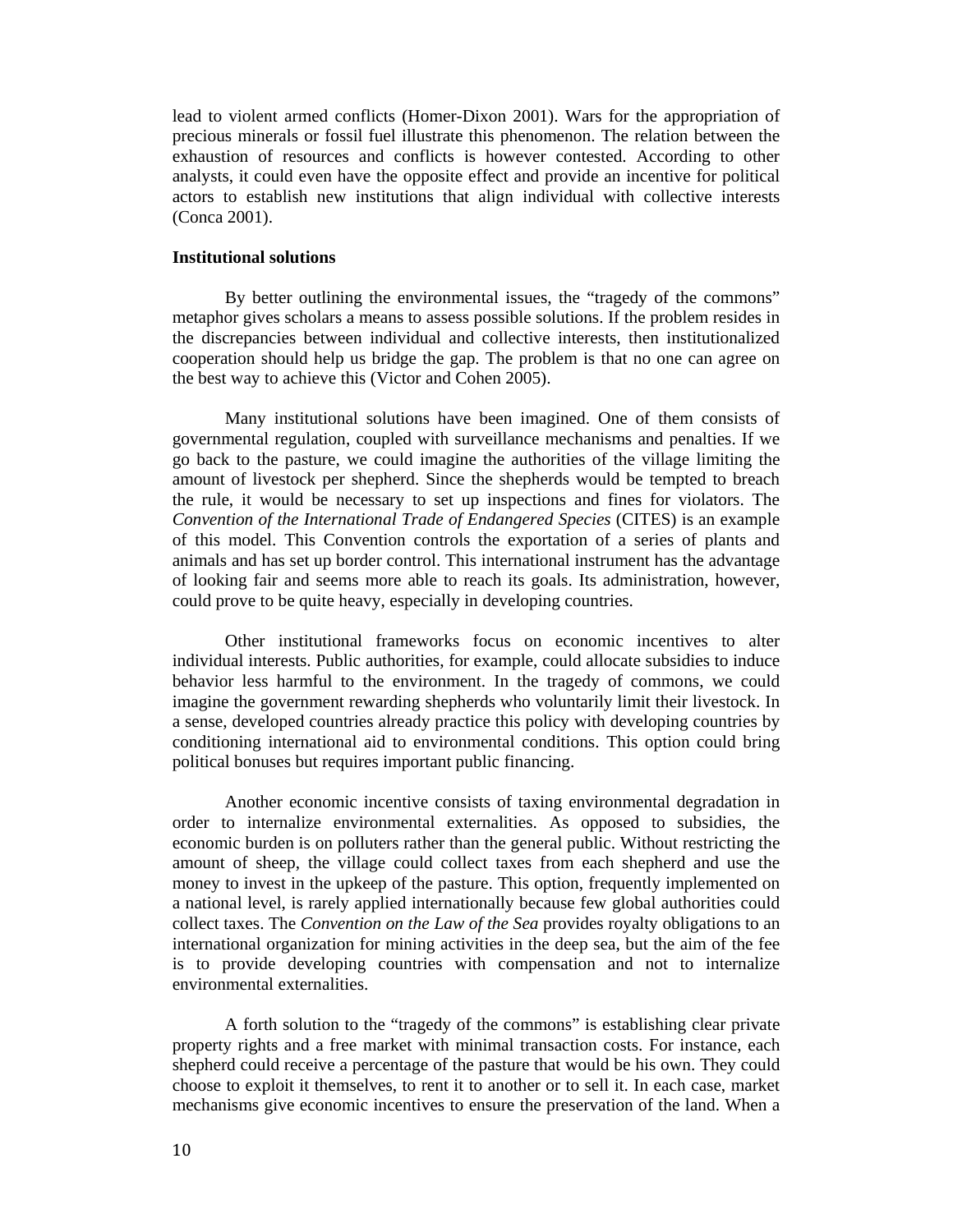State imposes quotas on air pollution, it basically applies this solution. The State gives each polluter a specific amount of emission credits, which can be considered as the ownership a polluter has on a virtual quantity of resources that it can exploit, rent or sell as it wishes. When the demand for emission credits grows or when the State restricts the supply, the price automatically rises. In this sense, companies are pushed to develop technologies that reduce pollution so that they don't have to buy extra credits or sell those they already own.

 There is thus a wide variety of solutions to reconcile individual and collective interests. Some prefer State intervention for regulation or tax collection while others prefer the self-regulating mechanisms of the market. A part from these differences, everyone acknowledges the importance of establishing clear rules that outline expectations, modify the calculation of interests and structure the behavior of key players. For this reason, many experts of global environmental governance have developed a keen interest for institutions, especially international regimes.

#### **International regimes**

 International institutions set up to solve the "tragedy of the commons" are frequently analyzed under the paradigm of 'regime theory.' International regimes are usually defined as "sets of implicit or explicit principles, norms, rules and decision making procedures around which actors' expectations converge in a given area of international relations" (Krasner 1982: 185).

 Regimes are not spontaneous ad hoc arrangements, but are instead institutions that evolve with time and that have deep normative roots. Once they are set up, it is difficult to turn them away from their direction. This consistency makes them predictable, which in turn structures actors' expectations, their conception of their relations, their capacity to act, and at the end of the line, their interactions. If the result of these interactions leads to the establishment of new norms, these will most likely have strong links with established ones. Therefore, regimes develop while depending on their original foundation (Hasenclever et al. 1997).

 This path dependency process is especially obvious in global environmental governance. States typically define environmental problems based on initial political declarations, which do not have any judicial obligations but shape the guidelines that will be used to build a regime. Then, on the basis of the declaration, they adopt a framework convention that defines the main legal standards. In the following years, one or more protocols complete the Convention by outlining a more precise set of rules. Simultaneously, the Conference of the Parties, meaning the governing States that ratified the Convention, elaborate the procedures that guarantee its follow-up and implementation. Though a simple political declaration may disappoint those who were hoping for more binding rules, we have to acknowledge that it is often an important first step in orientating a regime for decades to come.

 Antarctica is a good illustration on how environmental regimes evolve. This regime was established at the end of the 1950s during the Cold War. Initially driven by security instead of environmental objectives, the Antarctic Treaty provides that it "is in the interest of all mankind that Antarctica shall continue forever to be used exclusively for peaceful purposes." (preamble) Gradually, this legal basis was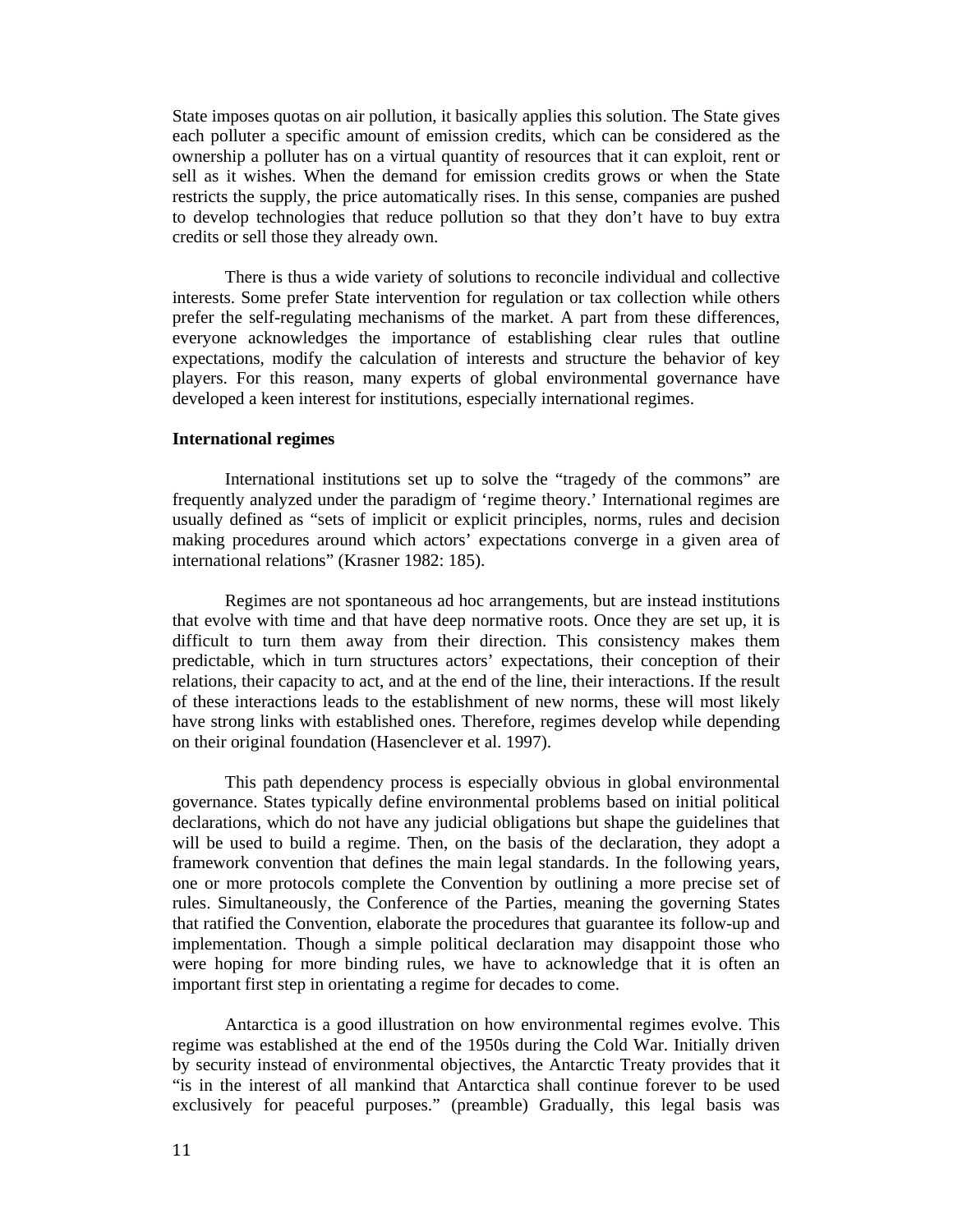completed by new rules aiming at the protection of seals and then at the protection of maritime flora and fauna. In 1991, a protocol specifically dedicated to environmental issues was adopted. Today, Antarctica is not only considered to be a land of peace but also as a natural reserve that belongs to humankind. The environmental rules that have been established since 1970 are the continuum of the principle adopted in 1959.

 Despite this insistence on institutions, an international regime should not be confused with an intergovernmental organization or with a treaty. Not a single intergovernmental organization dedicated to fresh water exists. However, there are sets of (implicit) rules that exist and that lay out actors' expectations. We can also imagine an international regime without an instrument of international public law. With regard to forestry, for example, intergovernmental initiatives remain modest and yet non-state actors have established global certification schemes (Andonova 2010).

 The study of international regimes is always limited to a specific issue-area of international relations. When analyzing regimes, the researcher is restricted to the chosen issue-area. For example, it would obviously be inappropriate to assess an actor's power based on its forest resources to explain negotiations on toxic waste. Both fields are independent and have their own system. Importantly, this concept of issue-area prompts researchers to take social and cognitive constructions into account. Indeed, the scope of an issue-area depends on the actors understanding and ideas regarding it. Since regimes evolve along with our conception of their issue-area, there is a strong chance that they will overlap at some point. Regimes can collide, compete against each other, develop synergies or even merge. For example, cultural and biological diversity were considered independent issues-areas for decades, governed by distinct regimes. With the 1992 *Convention on biological diversity*, however, they became normatively connected and today it is difficult to adopt new norms in one while ignoring the other. For this reason, an increasing number of researchers investigate the interactions between different regimes (Raustiala and Victor 2004, Gehring and Oberthür 2009; Keohane and Victor 2011; Oberthür and Stokke 2011).

### **Box 3. The Precautionary Principle, at the crossroad between various international regimes**

The precautionary principle states that the absence of scientific certainty cannot be used as an excuse to postpone taking measures that could reduce risks to the environment. Unlike the prevention principle, which is applicable when the damage caused has been scientifically proven and which calls for measures to prevent such harm, the precautionary principle is used when science is unable to determine if there is a true risk or not.

Quite a few international instruments make use of this principle, but they do not give it the same interpretation. According to the Rio Declaration on the environment and development, the precautionary principle is applicable to "threats of serious or irreversible damage" (principle 15). The Framework Convention on climate change states that precautionary measures "should be cost-effective so as to ensure global benefits at the lowest possible cost" (article 3). The Agreement on sanitary and phytosanitary measures of the World Trade Organization does not explicitly use the term "precautionary principle" but it makes room for precautionary measures as long as they are temporary and that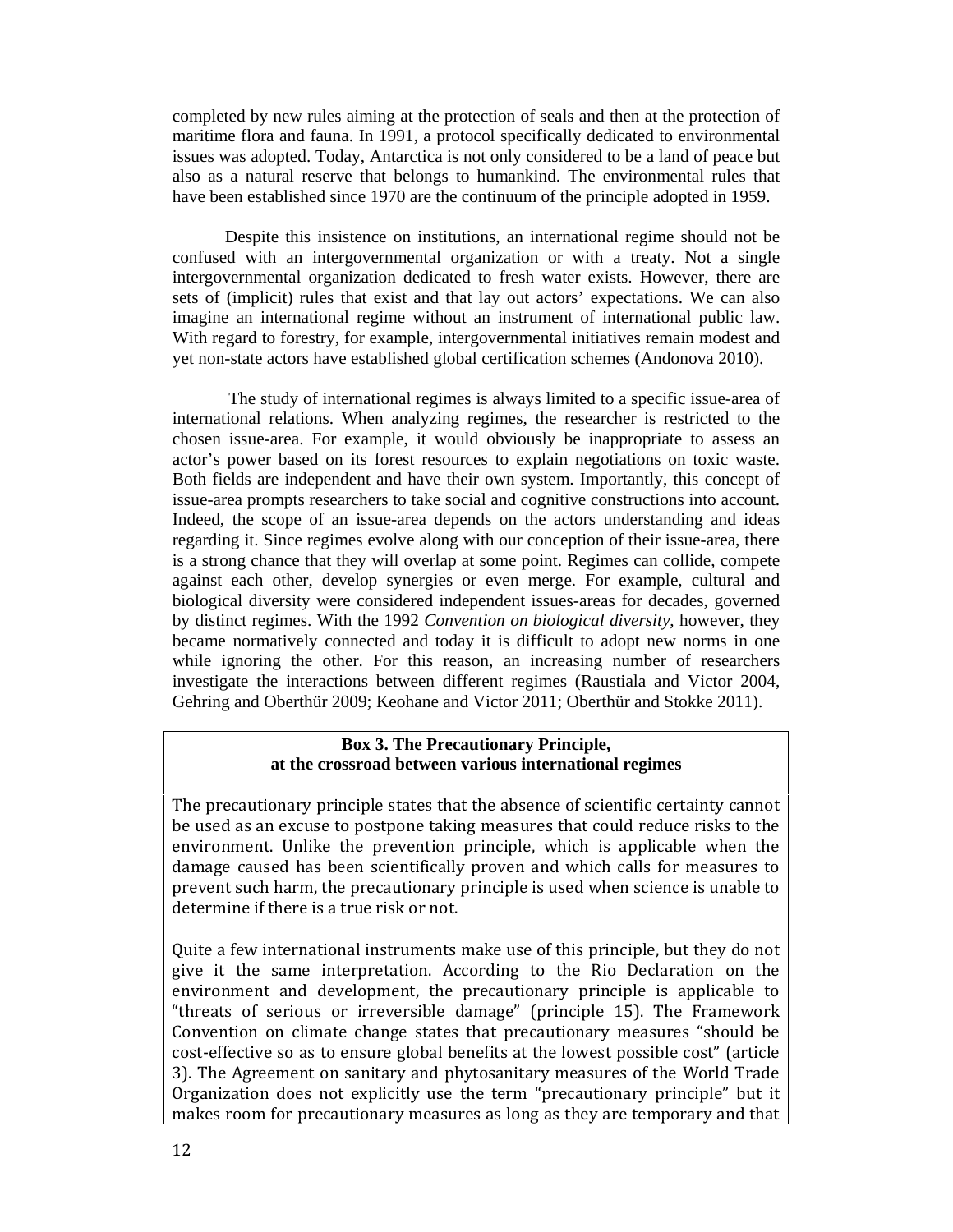the authorities that take these measures "seek to obtain the additional information necessary for a more objective assessment of risk" (article 5.7). Finally, the Cartagena Protocol on Biosafety indicates that precautionary measures "shall be carried out in a scientifically sound manner" and "taking into account recognized risk assessment techniques" (article 15).

Therefore, the interpretation and scope of the precautionary principle vary from one international regime to the other. These contrasts allow for strategic behaviour on the part of states, which make use of an international agreement depending on whether they want to support an environmental measure or fight it. For instance, the European Union's Moratorium on genetically modified organisms was called out for not respecting the precautionary principle as it is defined in the Agreement on sanitary and phytosanitary measures. However, the European moratorium was most likely compatible with the more flexible version of the Cartagena Protocol.

Reference: Lieberman and Gary 2008

 Another emerging avenue for research on international regimes is the study of their effectiveness. There is no consensus on the criteria to be used to assess a regime's effectiveness. Should it be based on the actors' satisfaction, compliance with the adopted rules, the achievement of goals that were set at the regime's creation, or the state of the environmental problem? For methodological reasons, most scholars focus on changes in governmental policy and behavior to assess regime effectiveness. Many argue, however, that this criterion is not sufficient as standards of environmental protection can be so low that complete compliance would not impede environmental degradation. (Haas et al. 1993; Downs et al. 1996; Brown et al. 1998; Victor et al. 1998; Miles et al. 2002; Breitmeier et al. 2011; Szulecki et al. 2011).

The regime research program is sometimes criticized for being too functionalistic. As it turns out, regimes occupy an intermediary position between governing structures and actors' behavior. They are the reflection of the structures in place, including power distribution and prevailing ideas, but they also guide and constrain the behavior of social actors. Understanding the guiding principles, norms, rules and procedures is thus only one element of the equation. It is equally essential to gain a better understanding of actors involved in global environmental governance and the overall structure in which they interact.

### **Actors of Global Environmental Governance**

### **The State and sovereignty**

 States play a key role in global environmental governance, just as they do in many fields of international relations. They ratify treaties, establish intergovernmental organizations, control trade flow, implement legislations, and provide fiscal incentives. However, global environmental governance is a field that causes some to question State sovereignty, its nature and its necessity.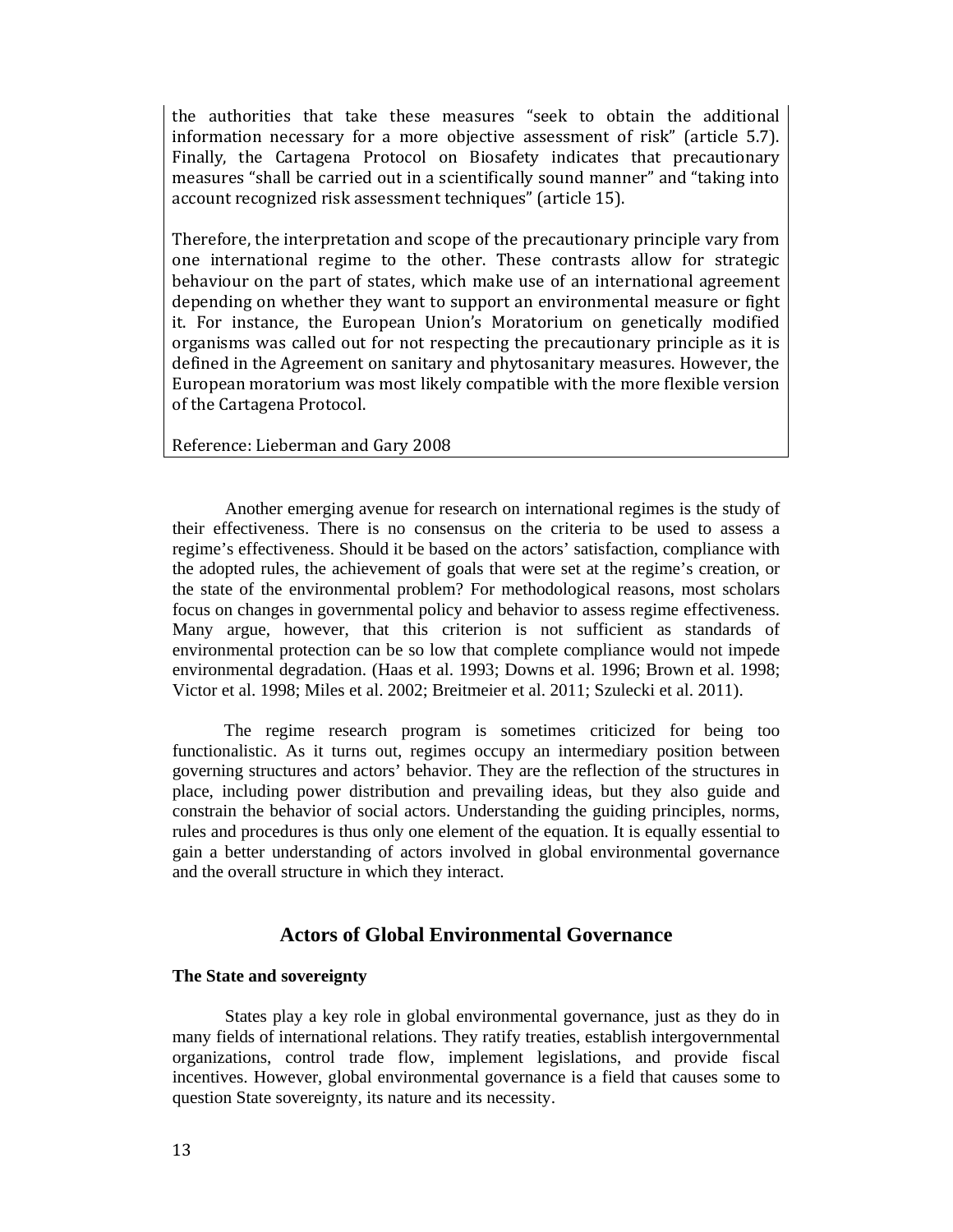In the 1960s, during the decolonization process, developing countries insisted upon controlling their natural resources. Many were suspicious of the Western environmental intentions, fearing a form of neo-colonialism. In 1962, they strongly advocated for the adoption of the United Nations Resolution 1803 on the *Permanent sovereignty over natural resources*, recognizing "the inalienable right of all States freely to dispose of their natural wealth and resources in accordance with their national interests". Still today, developing countries frequently refer to this principle and make sure that negotiated texts explicitly recall it.

Several environmentalists, especially in the 1970s and 1980s, feared that such behavior would impede environmental protection. If all States have inalienable rights, they can ignore international cooperation efforts. The idea of a full, exclusive and supreme sovereignty seem incompatible with the "common preoccupation of mankind", equally stated in numerous international agreements.

 Permanent sovereignty over natural resources, however, is limited by a number of other principles. The principle of preventive action, for example, states that one State cannot use its territory in a way that damages the environment of another State. It was politically endorsed in the Stockholm and the Rio Declarations and legally recognized by the International Court of Justice (Sands 1995).

 State sovereignty is additionally limited by international conventions, which often qualify sovereignty rights by assigning specific obligations to states. The Convention on the Law of the Sea, for example, extends sovereignty rights to 200 nautical miles from the coasts but provides for environmental duties. This led some legal experts to affirm "sovereign rights of nation states over certain environmental resources are not proprietary, but *fiduciary*" (Sand 2004, p. 48). Here, sovereignty is a form of public trusteeship granted to States with specific obligations and limitations.

Other requirements also create conditions that push States towards cooperation and joint-action. For instance, several environmental treaties prohibit trade with non-Parties. The Montreal Protocol bans imports, even from non-Parties, of products containing substances that are harmful to the ozone layer. The Basel Convention bans imports and exports of toxic wastes with non-Parties. Consequently, a country whose firms produce sprays or process toxic wastes has a high incentive to respect these treaties, no matter its national interest (DeSombre 2005)



### **Table 1 : Ratification status of main multilateral environmental agreements (as of 01/01/2012)**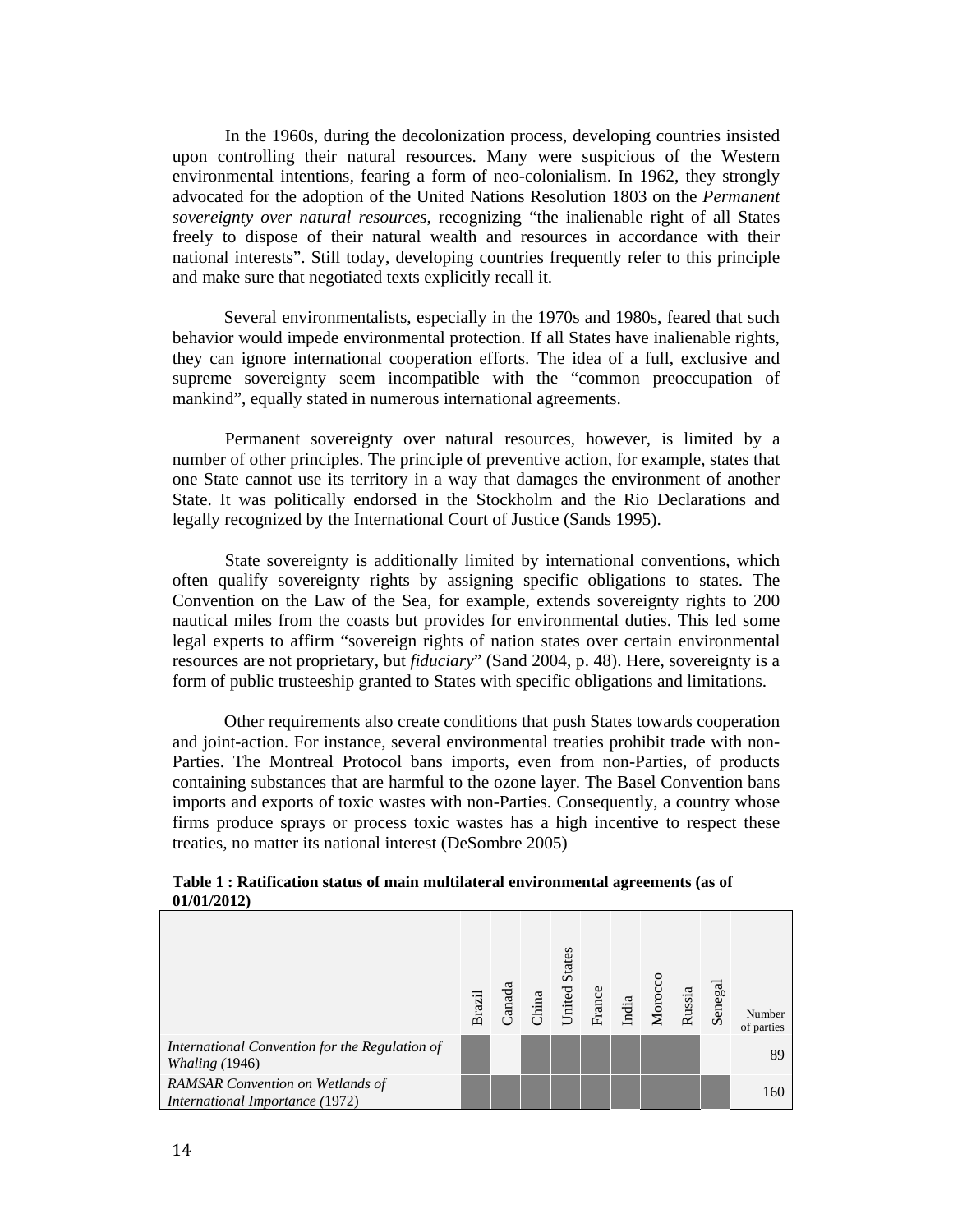| Convention on the Prevention on Marine                                                     |          |  |  |              | 87  |
|--------------------------------------------------------------------------------------------|----------|--|--|--------------|-----|
| Pollution by Dumping of Wastes (1972)<br><b>CITES</b> Convention on International Trade in |          |  |  |              |     |
| <b>Endangered Species (1973)</b>                                                           |          |  |  |              | 175 |
|                                                                                            |          |  |  |              |     |
| Convention on the Law of the Sea (1982)                                                    |          |  |  |              | 162 |
| Vienna Convention for the Protection of the                                                |          |  |  |              | 196 |
| Ozone Layer (1985)                                                                         |          |  |  |              |     |
| <b>Basel Convention on Hazardous Wastes (1989)</b>                                         |          |  |  |              | 176 |
| Protocol on Environmental Protection to the                                                |          |  |  |              | 34  |
| Antarctic Treaty (1991)                                                                    |          |  |  |              |     |
| Convention on biological Diversity (1992)                                                  |          |  |  |              | 193 |
|                                                                                            |          |  |  |              |     |
| Convention to Combat Desertification (1994)                                                |          |  |  |              | 194 |
| Kyoto Protocol on Climate Change (1997)                                                    |          |  |  |              | 193 |
|                                                                                            |          |  |  |              |     |
| Rotterdam Convention on the Prior Informed<br>Consent Procedure (1998)                     |          |  |  |              | 143 |
| Cartagena Protocol on Biosafety (2000)                                                     |          |  |  |              | 161 |
|                                                                                            |          |  |  |              |     |
| <b>Stockholm Convention on Persistent Organic</b>                                          |          |  |  |              | 174 |
| Pollutants (2001)                                                                          |          |  |  |              |     |
|                                                                                            |          |  |  |              |     |
| legend:                                                                                    | Ratified |  |  | Not ratified |     |

 In some cases, the consolidation of State sovereignty can even contribute to environmental cooperation. The *Convention on Biological Diversity* of 1992, for example, placed genetic resources under national sovereignty even though they were previously considered to be part of world heritage. The aim was to make sure States could control access to these resources and therefore negotiate contracts with companies that wish to use samples for biotechnological research and development. In exchange for these genetic resources, States are entitled to ask for fair financial or technological benefits arising from their use. These benefits can then be reinvested into biodiversity conservation. Here, State sovereignty is meant to favor environmental protection instead of hinder it, although the success of the Convention on Biological Diversity is mixed.

 Therefore, experts of global environmental governance disagree on the value of national State sovereignty in achieving environmental goals. Some consider that it is best to have a strong State, custodian of common property resources, while others believe States should leave more room for non-state actors more capable of applying practical solutions. This debate between sovereignty as an obstacle or as a means for environmental protection could be somewhat resolved by dividing the concept. Karen Litfin (1997) divides sovereignty into authority, control and legitimacy. She argues that States engage in "sovereignty bargains" along these dimensions. For instance, tying emission targets to domestic ownership of green technology could increase autonomy but reduce legitimacy, while delegating emission targets to an internationally recognized scientific body could increase legitimacy but decrease autonomy. Here, sovereignty is not understood as an absolute attribute but as a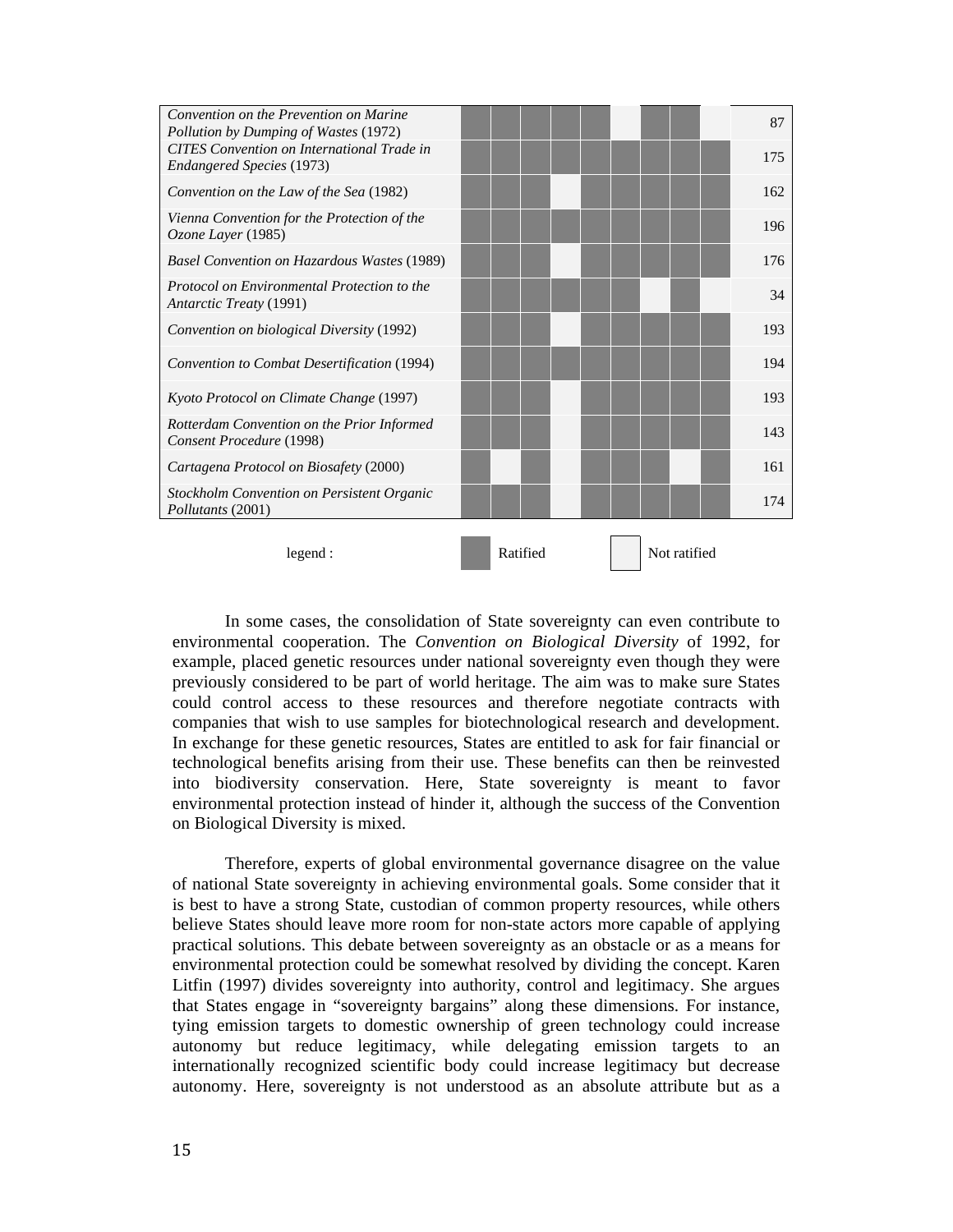multidimensional concept in constant flux, and in constant social redefinition (Conca 1994; Hochstetler, Clark and Friedman 2000)**.** 

#### **Intergovernmental organizations**

International environmental governance is fragmented around a multitude of competent intergovernmental organizations (see chapter by Paul Taylor this book). The United Nations Environmental Program (UNEP) is one of them. It was created in 1972 as a subsidiary organ of the United Nations General Assembly. UNEP's mandate is to coordinate international cooperation programs on the environment by undertaking a scientific watch, by communicating gathered information, by drawing attention to up-and-coming themes and by offering environmental policy expertise. It played an important role in the negotiation of many international treaties, such as the *Vienna Convention on the Ozone Layer*, the *Basel Convention on Hazardous Waste*  and the *Convention on Biological Diversity*. Nevertheless, UNEP is not one of the most powerful organizations of the United Nations family. Its budget remains modest, it has relatively few employees, its headquarters in Nairobi are far from the main decision making centers, and it has to compete with other intergovernmental organizations that are also concerned with the environment.

 Instead of reinforcing UNEP, in 1992 the General Assembly of the United Nations decided to create a new parallel organization: the Commission on Sustainable Development (CSD). The CSD is composed of 53 member states, elected for a 3-year term, which meet once a year in New York. Its mandate is to review the implementation of *Agenda 21*, an action plan adopted in Rio in 1992, to provide policy guidance for another action plan adopted in Johannesburg in 2002, and to ensure the effective integration of the sustainable development objectives in the entire UN system. These missions are organized in two-year cycles, each one focusing on a specific cluster of themes. The cycle 2014/2015, for example, focuses on oceans, marine resources, small island developing states and disaster management.

A third major intergovernmental organization is the Global Environmental Facility (GEF). It was established in 1991 with the aim of bringing financial aid to developing countries for financing environmental projects and programs, especially regarding biodiversity, climate change, desertification and persistent organic pollutants.

 Many other multilateral intergovernmental organizations are active in global environmental governance, such as the Food and Agriculture Organization of the United Nations (FAO), the Educational, Scientific and Cultural Organization (UNESCO), the World Health Organization (WHO), the World Bank, the World Meteorological Organization and the Organization for Economic Co-operation and Development (OECD).

 There are also several bilateral and regional organizations active in the field of environmental protection. The European Union is certainly among the most active of them, using the environment as a flagship of the European identity and as an opportunity to increase its institutional autonomy from Member states. Not only is it active at the regional level, but in some cases at the multilateral level as well. Under certain circumstances, the European Commission and the Council presidency enjoyed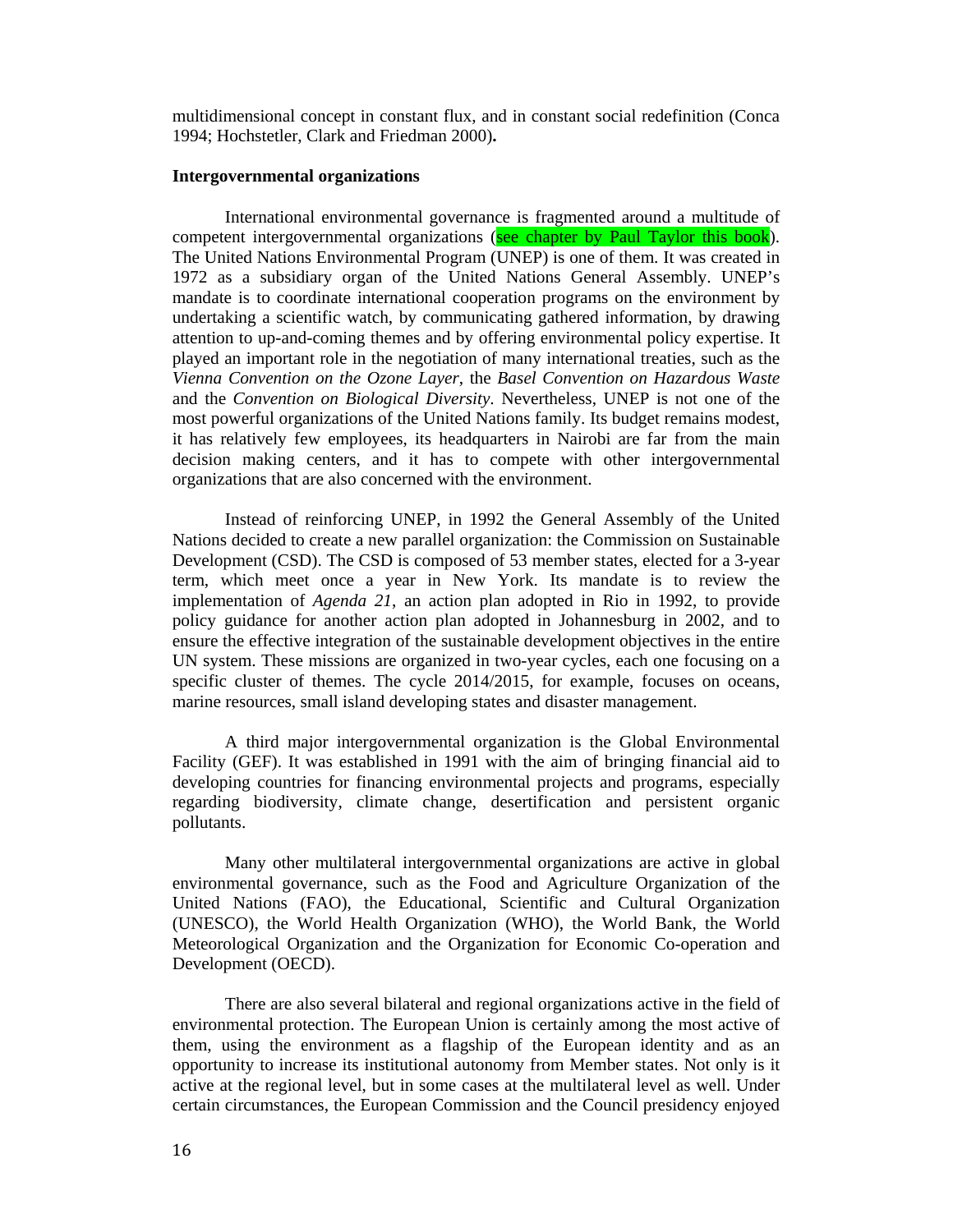a relative degree of discretion and were the main European actors, negotiating on behalf of European countries (Delreux 2011; Oberthür 2011)

In order to manage this fragmented governance, the scattered instruments and the relative weakness of the UNEP, some have suggested creating a new, strong and independent organization, one that would centralize debates and international initiatives with regards to the environment. Not all agree on the added value this decision would bring. Those that defend it believe that it would guarantee more normative coherence, that it would have the necessary authority to put pressure on States, and that its international strength could act as a counterbalance to the World Trade Organization (WTO) (see chapter by Steven Woolcock this book). On the other hand, some consider that its bureaucratic system would hinder efforts in cooperation, that it would be vulnerable to recalcitrant actors, and that decentralized governance is better suited to bring environmental issues into the field of international relations. This debate, which frequently resurfaces, is still open (Biermann and Bauer 2005).

#### **Non-state actors**

According to a prevailing norm in global environmental governance, non-state actor participation is an essential component in reaching environmental goals. The 1992 *Rio Declaration on Environment and Development*, for example, appreciates that "environmental issues are best handled with the participation of all concerned citizens, at the relevant level" (principle 10). Guided by this principle, States and intergovernmental organizations have increased the transparency and openness of international environmental governance to a level that is quite uncommon in international relations. Non-states actors have benefited from this normative environment to wield influence over the decision making process.

Non-governmental environmental organizations (NGEOs) are some of the most influential non-state actors (see chapter by Raffaele Marchetti in this book). The different means they have to achieve their goals are very diverse. Some*,* like *Greenpeace* and *Friends of the Earth*, use name-and-share strategies and publically condemn States or corporations that maintain policies or practices harmful to the environment. To attract the media's attention, they give out razzes and organize demonstrations. Coalitions of NGOs, for example, regularly give "fossil awards" to countries that most impede climate change negotiations, or "Captain Hook awards" to businesses that use genetic resources without obtaining the prior informed consent of local communities from which they originate. Other NGEOs make use of environmental law and public opinion to bring change. The *Center for International Environmental Law*, for instance, uses legal action to impose pressure on governments and corporations. Others, such as the *World Resources Institute*, conduct research and advance policy ideas to influence politicians. Some NGEOs go as far as drafting a treaty and giving it to the States. The *International Union for Conservation of Nature* (IUCN) played a fundamental role in negotiating the *Convention of International Trade of Endangered Species of Wild Fauna and Flora* (*CITES)* (Betsill and Corell 2007).

Businesses are also organized into networks and endeavor to influence public opinion, offering research to decisions makers and making use of the justice system. However, they do not have the same objectives. Some see environmental norms as an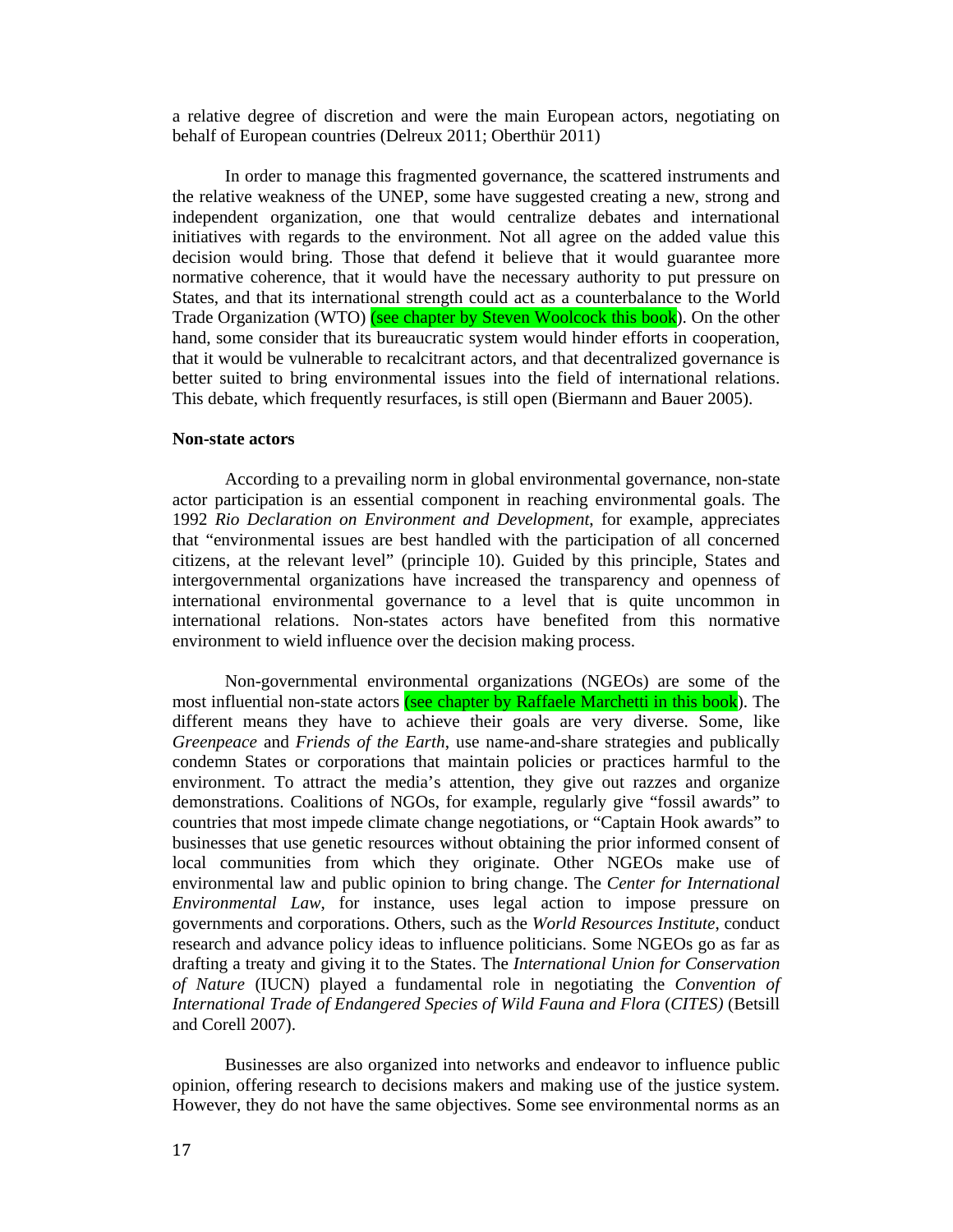obstacle to their growth and openly try to block negotiations and hinder the implementation of existing treaties. Others, especially those who are more sensitive to boycotting or regulations, adopt a more conciliatory approach and try to maintain a positive image amongst public opinion and decision makers. Some even take the initiative to adopt new codes of conduct for their industry and develop voluntary environmental certifications schemes. Finally, several businesses pressure the government to adopt stricter rules governing environmental protection. Such norms give them more predictability for long-term planning, a supply of regular natural resources, fairer competition, and/or access to a market of new goods, technologies and environmental services (Vogel 1995).

We should be aware that NGEOs and companies are not necessarily rivals. Too often NGEOs are presented as weak, selfless actors that are busy defending the common good, whereas companies are seen as powerful, selfish and only governed by material interests. The reality is that neither of the two are part of a homogenous group. There are intense divisions among the *International Centre for Environmental Liaisons*, a NGEOs network, and among the *World Business Council for Sustainable Development*, a company network. More radical NGEOs, particularly those that reject the objective of economic growth, frequently speak out against more moderate groups seeking compromise between development and environmental protection; while other NGOs, created or financed by companies, speak out against implementing strict environmental norms.

Both NGEOs and companies use a multitude of methods. Some companies do not have enough resources to get their point across, while some NGEOs have abundant assets. The *World Wildlife Fund* (WWF), for instance, has about 5 million members and an annual budget of 600 million dollars, not mentioning the priceless sympathy and trust from the public.

Finally, we cannot deny that both NGEOs and companies are motivated by material and ideological considerations. NGEOs are guided by material concerns, such as securing funding, increasing the number of members, and getting media visibility, which make them compete amongst themselves. On the other hand, company directors hold certain values and ideas that help them calculate their material interests. Consequently, it is no surprise that certain NGEOs and companies collaborate on certain projects. The *Forest Stewardship Council* and the *Marine Stewardship Council* are certified organizations that can be cited as examples of collaboration in the fields of forestry and fisheries (Andonova 2010).

## **Discourses of Global Environmental Governance**

### **Anthropocentrism and biocentrism**

At least since the  $19<sup>th</sup>$  century, two opposing worldviews on the relation between man and nature have structured debates on global environmental politics. The first, called anthropocentric, conceives nature as a pool of exploitable resources. In this sense, environmental protection has a utilitarian and instrumental value: it is in humanity's interests to protect the environment. Farmers, hunters and fishermen who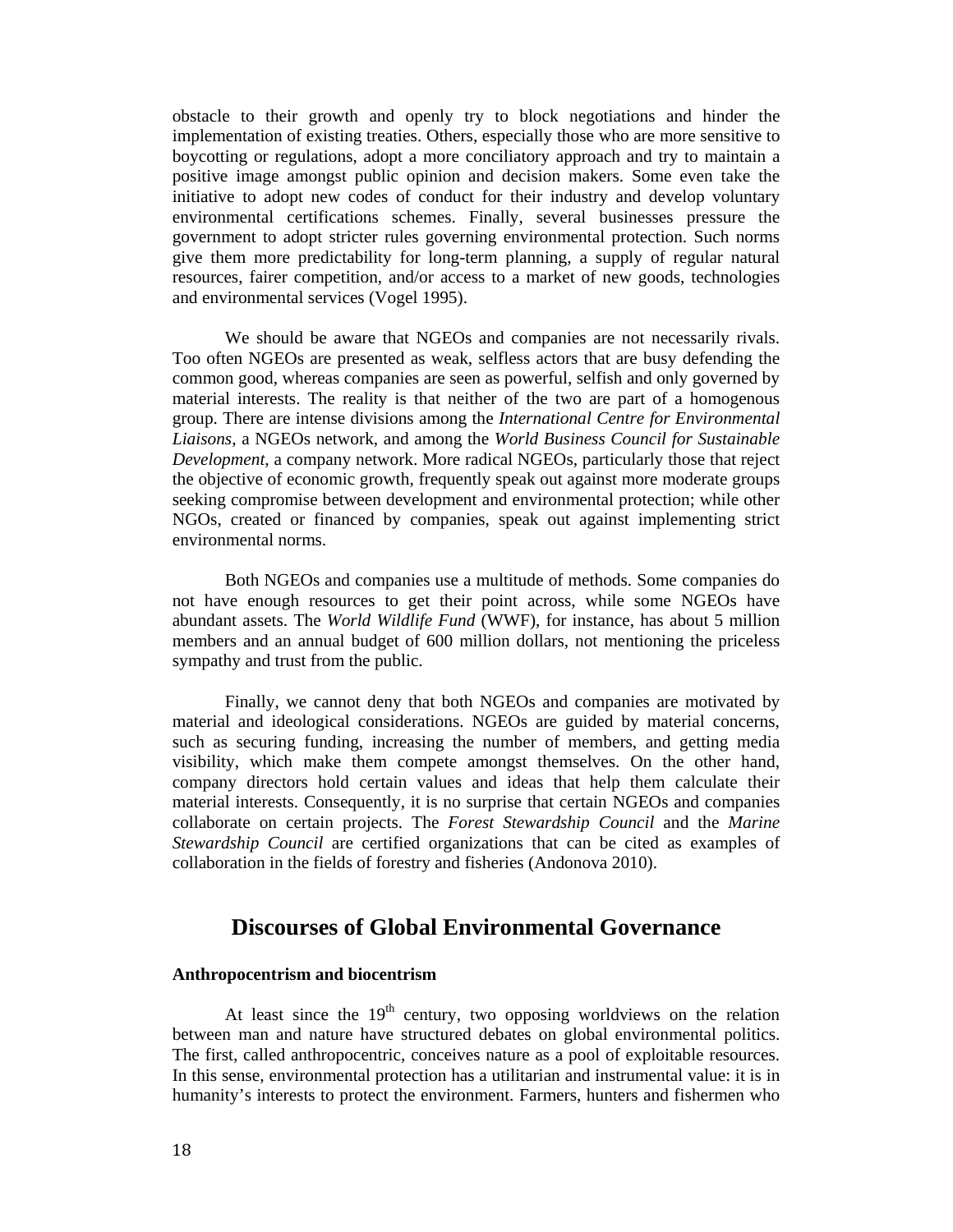traditionally share this perspective were among the first to advocate for international cooperation on environmental issues.

 Many international instruments derive from this mindset. In 1881, a treaty was adopted to protect European wine fields from phylloxera, an insect from the United States. In 1902, the *Convention on the protection of birds useful for agriculture* was signed for the safety of insect-eaters, without taking into account other species of the ecosystem. In 1946, the International Whaling Commission was created for the purpose of providing the proper conservation of whale stocks, and thus protecting the whaling industry in the long-term.

 The second worldview, bio-centric, ascribes an intrinsic value to nature, independently from services provided to humankind. This perspective was defended in the 19<sup>th</sup> century by hiker groups' ornithological associations. They called for the construction of national parks so that wild territories could remain intact and be preserved from human activity. At the time, a romanticized idea of nature rather than a scientific understanding of the ecosystem inspired bio-centrism.

 This second worldview is also the logic behind some international instruments. The *London Convention Relative to the Preservation of Fauna and Flora* was signed in 1933 by European colonial powers to protect certain animal and plant species in Africa, even though their environmental efforts were at times harmful to the local population that lived with the species. Similar preservationist goals the conclusion in 1940 of the *Convention for the Protection of Flora, Fauna and the Natural Scenic Beauties of the Americas*.

 The anthropocentric and bio-centric worldviews still coexist. Environmental protection advocates often combine them to resolve disagreements and promote political consensus. For example, the *World Charter for Nature*, adopted by the United Nations General Assembly in 1982, simultaneously recognized that humankind "depends on the uninterrupted functioning of natural systems which ensure the supply of energy and nutrients" and that "every form of life is unique, warranting respect regardless of its worth to man" (preamble).

However, it is important to bear in mind that these two worldviews can lead to opposite political solutions. To face climate change, the international community can either invest more in adaptation to minimize human and social costs, or in the reduction of emissions of greenhouse gases to protect the environment from human agency. Sustaining both objectives can be politically - if not economically challenging. With the rise of global environmental governance in the seventies, decision makers had to make a difficult choice, and for the most part they favored a utilitarian vision of the environment.

Tellingly, the first major United Nations conference on the environment, held in Stockholm in 1972, had "Human Environment" for its title and its declaration starts with these words: "Man is both creature and moulder of his environment, which gives him physical sustenance and affords him the opportunity for intellectual, moral, social and spiritual growth." Ever since, the anthropocentric worldview has dominated over the ecocentric one in global environmental politics (Barkin 2006).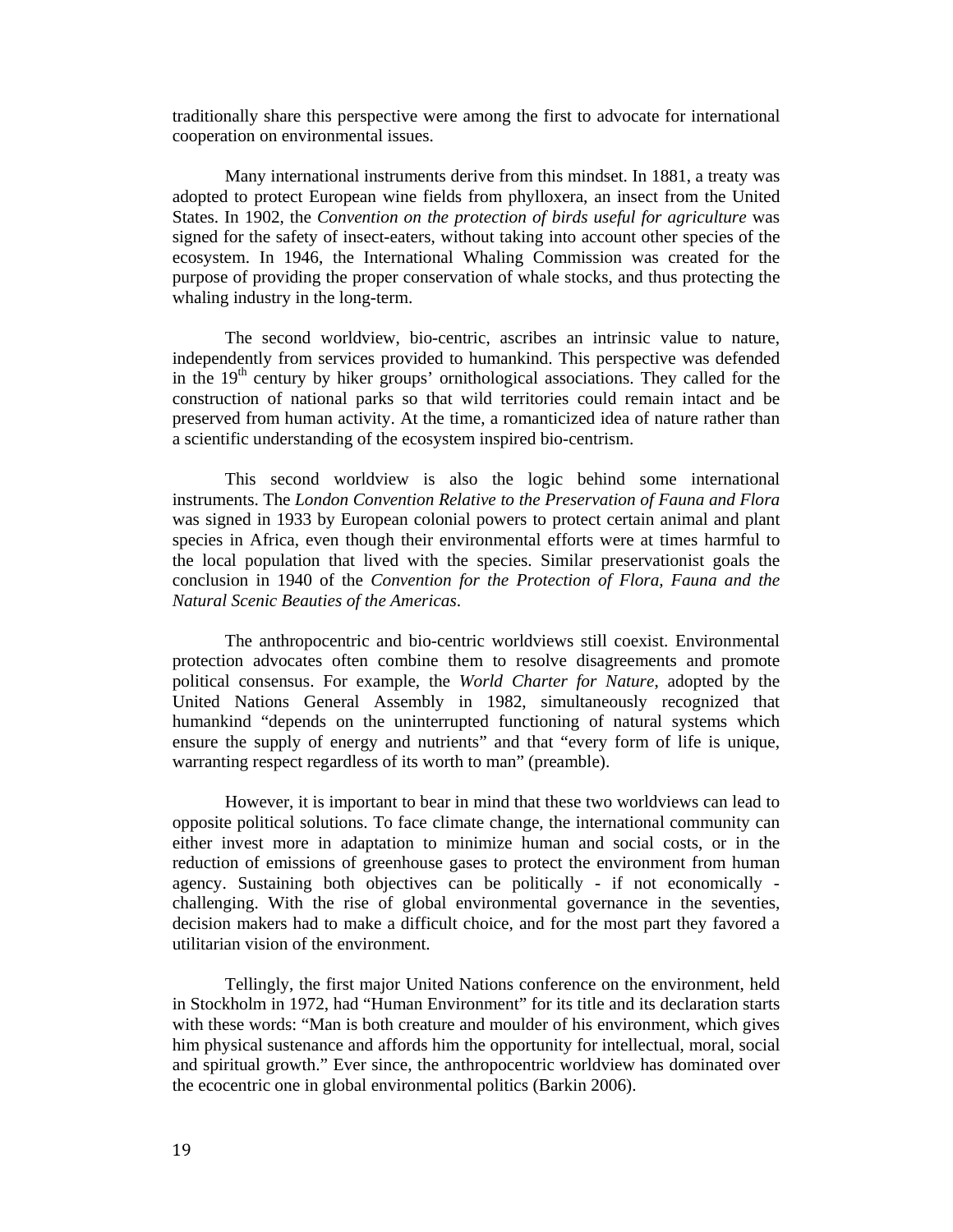### **Economy and ecology**

Two important events took place in 1972, each exemplifying a different perspective on the relation between economy and ecology. The first, as previously mentioned, was the *United Nations Conference on the Human Environment* was held in Stockholm, which was the biggest international conference ever organized at that time, with more than 113 States and 400 NGOs. Some developing countries were initially reluctant to participate, on the basis that poverty reduction and economic development should be recognized as a global priority. They argued that poverty was the cause of environmental degradation and should therefore be tackled first. However, the Secretary-General of the Conference, Maurice Strong, succeeded in bringing developed and developing countries together in support of a consensual declaration and action plan. The Stockholm declaration presented economic development and environmental protection as processes that could be mutually supportive. The action plan provided for several measures supposed to simultaneously promote environmental protection and economic development, such as new stabilizing mechanisms for the price of raw materials and increased technological transfers from developed to developing countries. The Stockholm Conference carried the message that economic growth does not have to be detrimental to the environment.

During the same year, an expert group called the Club of Rome published the *Limits to Growth* report, written by researchers from the *Massachusetts Institute of Technology* (MIT). The report, a true alarm call, received strong reactions, both of praise and criticism. The authors claimed that economic and demographic growth could not continue forever because the world's natural resources are limited. These worries echoed the thoughts expressed by Thomas Robert Malthus in the 18<sup>th</sup> century. The writers of *Limits to Growth*, however, had a more sophisticated model than Malthus, which allowed them to simulate the interactions between different variables, such as the quantity of food available, technological capacities, life expectancy, industrial production and pollution output. Based on past records, this computer-based model allowed for the predictions of scenarios for the future. One scenario, deemed highly probable, predicted the system's collapse by the  $21<sup>st</sup>$  century, as a result of unsustainable economic and demographic growth. A critical shortage in raw materials and a strong degradation in the quality of life were to be expected in the years to come. Avoiding such catastrophes entailed slowing down economic and demographic growth (Meadows et al. 1972).

Despite the wide diffusion of the *Limits to Growth* report, few policy makers or NGOs advocate for mandatory birth control or for planned economic recession. Instead, the compromising and optimist discourse of the Stockholm Conference prevailed and eventually became the environmental orthodoxy with the emergence of the concept of sustainable development in the 1980s.

#### **From human environment to sustainable development**

In 1987, the *World Commission on the Environment and Development*, chaired by Gro Harlem Brundtland, published a report entitled *Our Common Future*. Taking off where the Stockholm Conference ended, the Brundtland report pursued the reconciliation of economic development and environmental protection and built on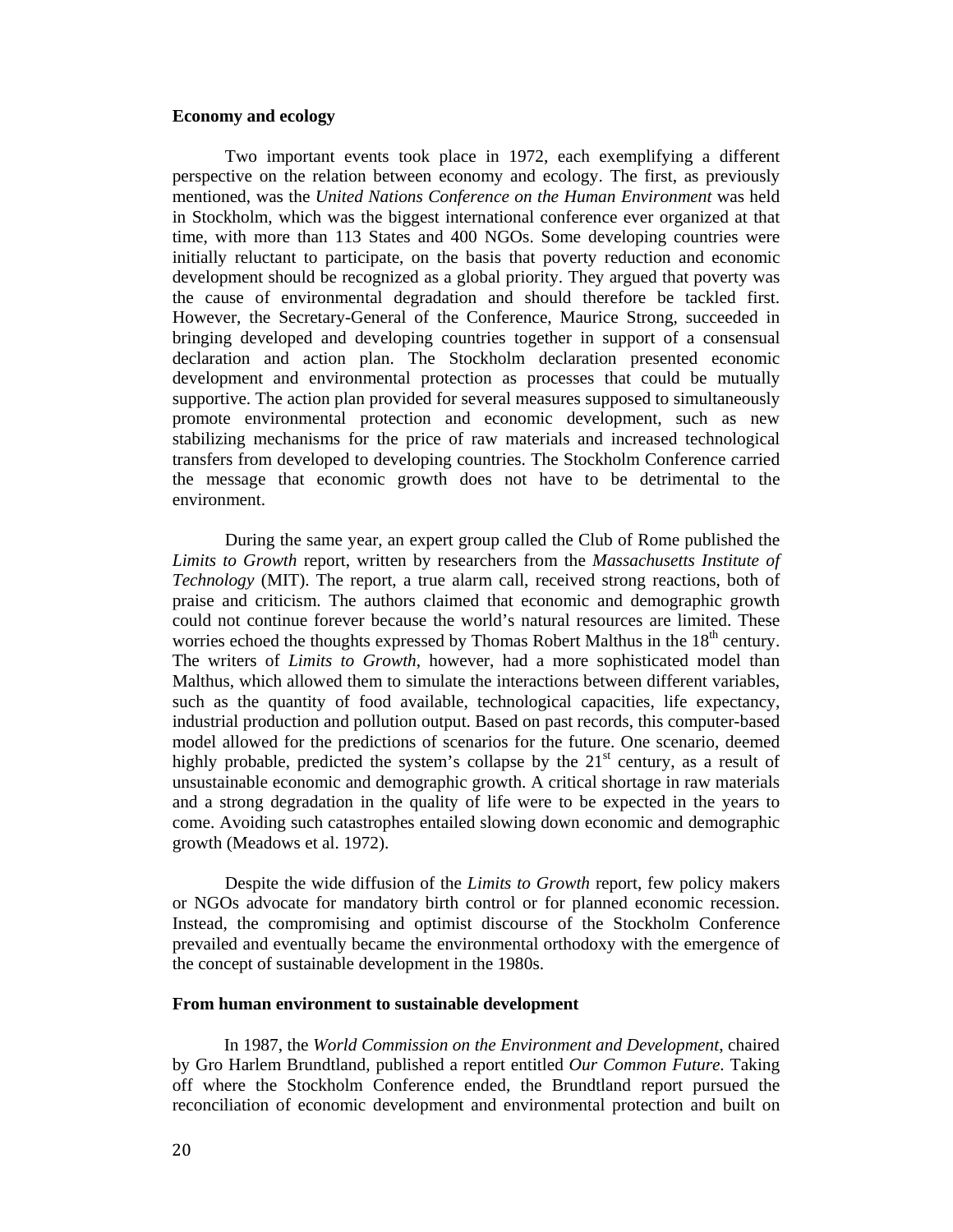the concept of sustainable development. The members of the commission defined it as "development that meets the needs of the present without compromising the ability of future generations to meet their own needs" (1987:16). While economic development is a necessary and justified goal, they suggested that it needs to include intragenerational equity, meaning that "overriding priority should be given to the needs of the poorest," and intergenerational equity, "taking into account the limitations imposed by the state of technology and social organization on the environment's ability to meet present and future needs" (1987:16). The concept of sustainable development embraces economic, social and environmental goals. Despite its ambiguities, or perhaps thanks to it, it reconciled antagonisms, strengthened consensus, and established the conceptual foundation of the Rio Conference.

 The *United Nations Conference on Environment and Development*, which took place in 1992 in Rio, was one of the most remarkable events in global environmental governance. This conference, sometimes called the *Earth Summit*, gathered 103 State leaders, 3000 NGO representatives, 8000 government delegates and 9000 journalists. Its *Declaration on the Environment and Development* continued what was started in Stockholm 20 years before. This political document laid down a series of fundamental principles, such as common but differentiated responsibility between developed and developing countries regarding environmental degradation. With this in mind, social or economic costs of environmental commitments should be adjusted to the country's revenue. The States participating at the Rio conference also adopted *Agenda 21,* which defined the problems, the objectives and the means that should be applied. This extremely detailed plan of action contains 40 very diverse chapters, covering issues such as managing hazardous chemicals, access to clean water and transport.

 In 2002, the United Nations organized the World Summit on Sustainable Development in Johannesburg. The aim of the meeting was to examine the progress that had been made since the Rio Conference and to remedy deficiencies with concrete steps. During the summit, the concerns regarding public health and the fight against poverty were added to the debate on sustainable development. The Johannesburg summit did not produce an action plan such as *Agenda 21,* nor did it lead to adopting legally binding conventions. However, the summit successfully created a network between the different participants. Hundreds of public, private and NGEO partnerships were forged. This achievement has different interpretations. Some see it as a sign of the State's disengagement from environmental concerns, whereas others believe it is a necessary step in achieving sustainable development.

 In 2012, States' representatives gathered once again in Rio, for the United Nations Conference on Sustainable Development. One of the key themes of this conference was the 'green economy.' According to the adopted resolution, *The Future We Want*, green economy is a strategy to "contribute to eradicating poverty as well as sustained economic growth, enhancing social inclusion, improving human welfare and creating opportunities for employment and decent work for all, while maintaining the healthy functioning of the Earth's ecosystems" (paragraph 23).

 Today, it is obvious that environmental issues are not treated independently, separated from other international issues. While the 1972 Stockholm Conference focused on environmental issues while acknowledging concerns of economic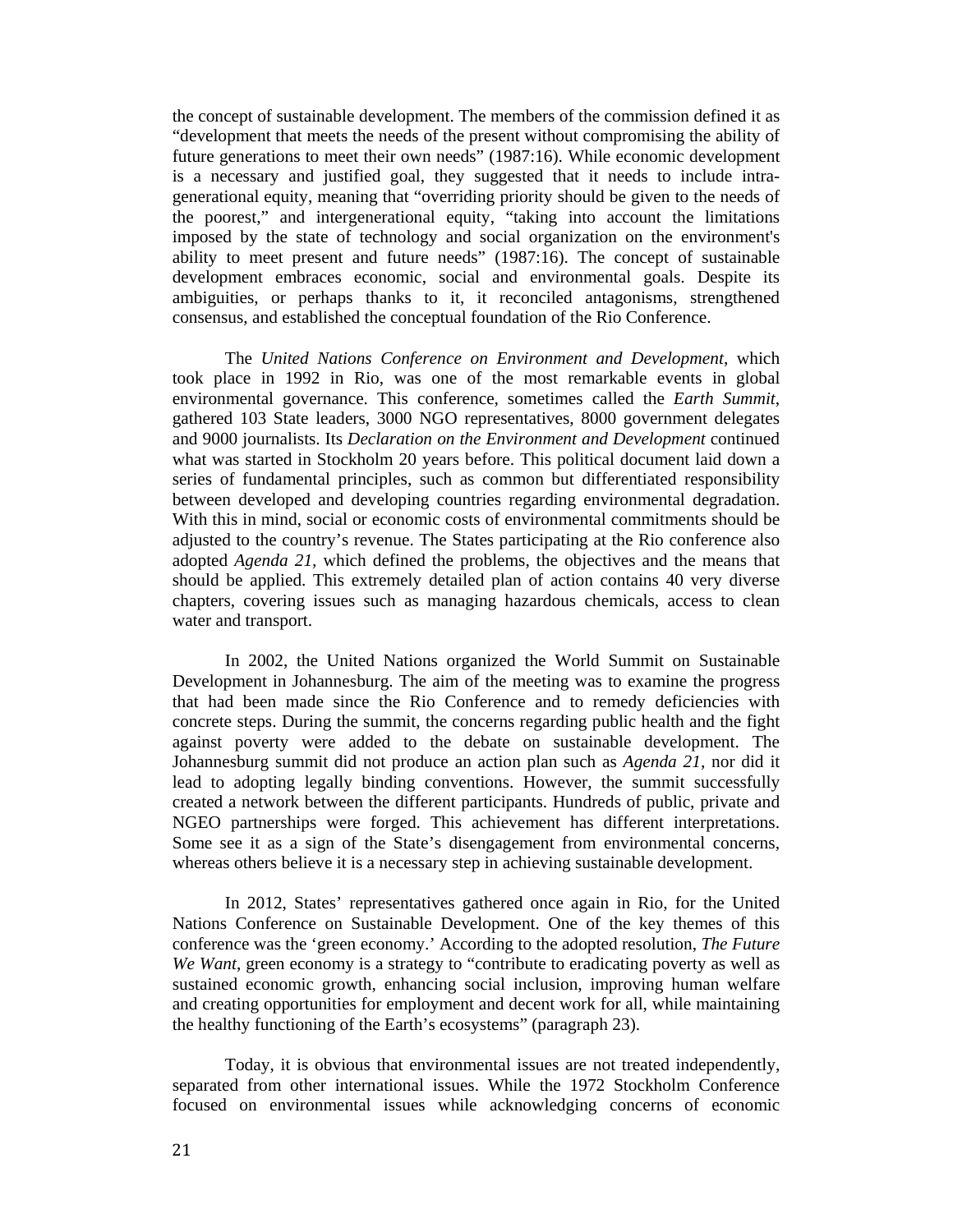development, environmental protection was only one of the several issues discussed at the 2002 Johannesburg Summit and the 2012 Rio Conference. It was together with gender equality, poverty reduction, public health, international trade, food security, water and sanitation, education, employment, human rights, good governance, and security. For some, this evolution denotes the watering down of environmental objectives and stands as one more demonstration that liberalism is the hegemonic paradigm. For others, it is the necessary recognition that interdependence does not simply mean that countries share a single biosphere, but also that every issue-areas of international relations are functionally linked to one another (Bernstein 2001; Victor and Cohen 2005; Dryzek 2005).

### **Conclusions**

 During the following years, more challenges will need to be faced. First of all, the efficiency of the schemes put in place over the last few decades needs to be evaluated. New procedures that evaluate implementation and compliance need to be elaborated. There is also a need for a system of incentives and sanctions. Secondly, the current obligations will need to be adjusted once emerging countries start to emit more pollution. If the categories used to divide countries are too rigid, it could cause political tension and further environmental degradation. Indeed, States' economies are in constant mutation. Third, issues related to global environmental governance that have been disregarded up till now will need to be taken into account. Forestry protection is still not guaranteed by an adequate system and the consequences of overfishing will worsen over time. Fourth, different international regimes that have been developed disjointedly need to be reconciled. This is especially true in the case of commerce systems that are incompatible with global environmental governance systems. The politics of global environmental governance are evolving, and the tools, methods and theories analysts use need to evolve with it.

## **Questions**

- 1. Is there a "tragedy of the common" in the field of solar energy? Why?
- 2. Some argue that fresh water should be recognized as a constitutive element of the common heritage of mankind. To your opinion, what are the arguments against this proposal?
- 3. How North/South tensions have structured the evolution of international environmental governance since 1972?
- 4. Why do you think the French government calls for the creation of a new World Environmental Organization?
- 5. Can you name five multilateral agreements on environment?
- 6. Is there a necessary trade-off between efficiency and legitimacy in environmental protection? Why ?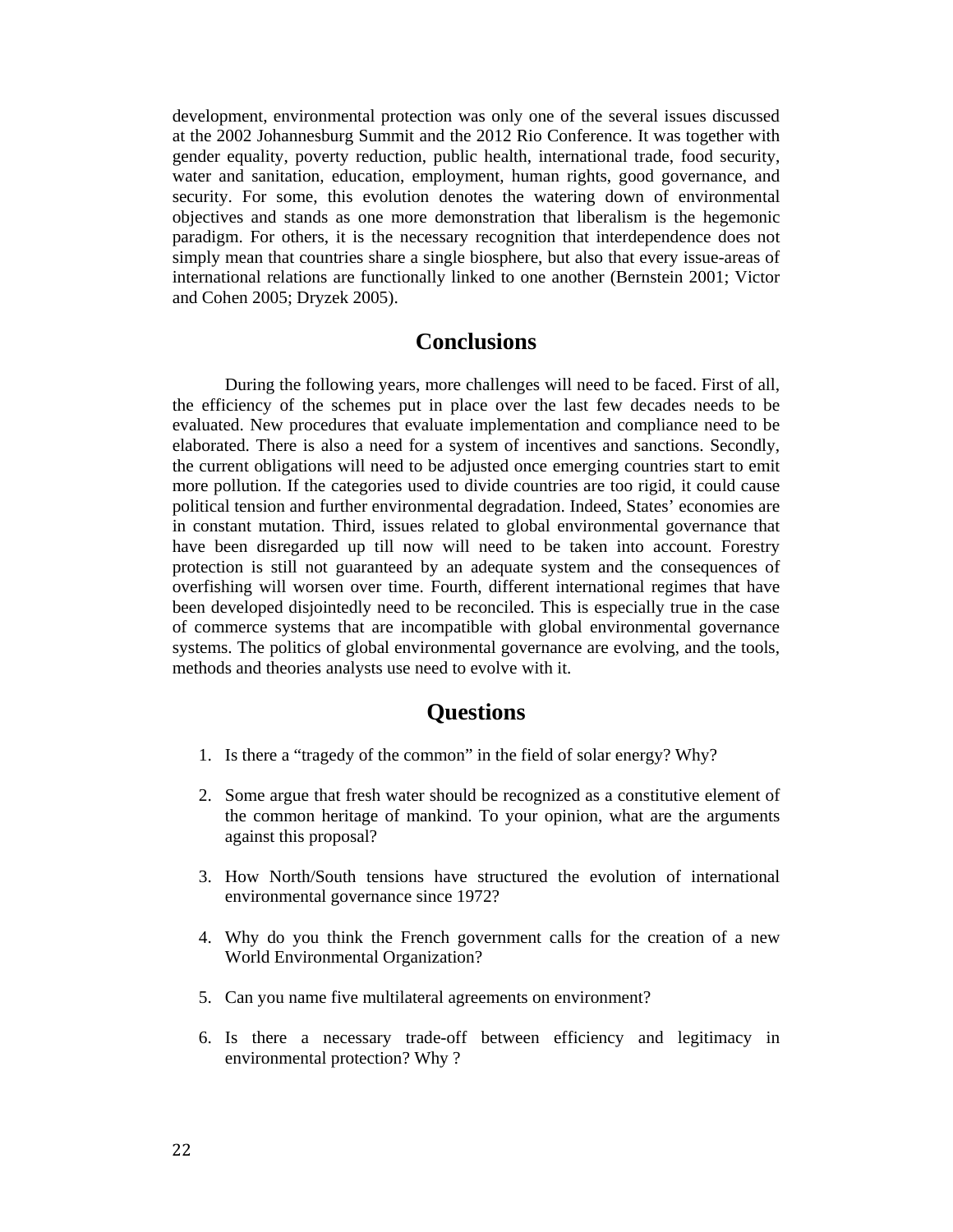## **Further readings**

Bernstein, S. 2001. *The compromise of liberal environmentalism*. New York: Columbia University Press.

Betsill, M and Corell E. 2007. *NGO Diplomacy. The Influence of Nongovernmental Organizations in International Environmental Negotiations*. Cambridge: MIT Press Clapp, J. and Dauvergne P. 2005. *Paths to a Green World*. Cambridge: MIT Press.

Dauvergne, P 2005. *Handbook Of Global Environmental Politics*. Cheltenham: Elgar. Delmas, M.A. and Young O, 2009. *Governance for the Environment: New* 

*Perspective*. Cambridge: Cambridge University Press.

DeSombre, E. 2006. *The Global Environment and World Politics*. London: Contiuum. Dryzek, J. 2005. *The Politics of the Earth: Environmental Discourses*. Oxford, Oxford University Press.

Haas, P.M. 2008. *International Environmental Governance*. Aldershot: Ashgate. Litfin, K. T. 1998. *The Greening of Sovereignty in World Politics*. Cambridge: MIT press.

## **Websites**

United Nations Environment Programme http://www.unep.org/

The Earth System Governance http://www.earthsystemgovernance.org/

The Earth Negotiations Bulletin http://www.iisd.ca/

## **References for the common bibliography**

Andonova, L.B. 2010. Public-Private Partnerships for the Earth. Politics and Patterns of Hybrid Authority in the Multilateral System. *Global Environmental Politics*, 10(2), 25-53.

Auer, M. 2010. Better Science and worse Diplomacy: negotiating the cleanup of the Swedish and Finnish pulp and paper industry, *International Environmental Agreements*, 10, p. 65-84.

Bailey, J.L. 1996 Hot Fish and (Bargaining) Chips. *Journal of Peace Research* 33, 257–262.

Barkin, S. 2006. Discounting the Discount Rate. Ecocentrism and Environmental Economics. *Global Environmental Politics,* 6(4), 56-72.

Bernstein, S. 2001. *The compromise of liberal environmentalism*. New York: Columbia University Press.

Betsill, M and Corell E. 2007. *NGO Diplomacy. The Influence of Nongovernmental Organizations in International Environmental Negotiations*. Cambridge: MIT Press.

Biermann, F. and S. Bauer (dir.), 2005. *A World Environment Organization. Solution or Threat for Effective International Environmental Governance?* Aldershot: Ashgate. Breitmeier, H. A. Underdal and O. Young 2011. The Effectiveness of International Environmental Regimes. Comparing and Contrasting Findings from Quantitative Research. *International Studies Review*, 13(4), 579-605.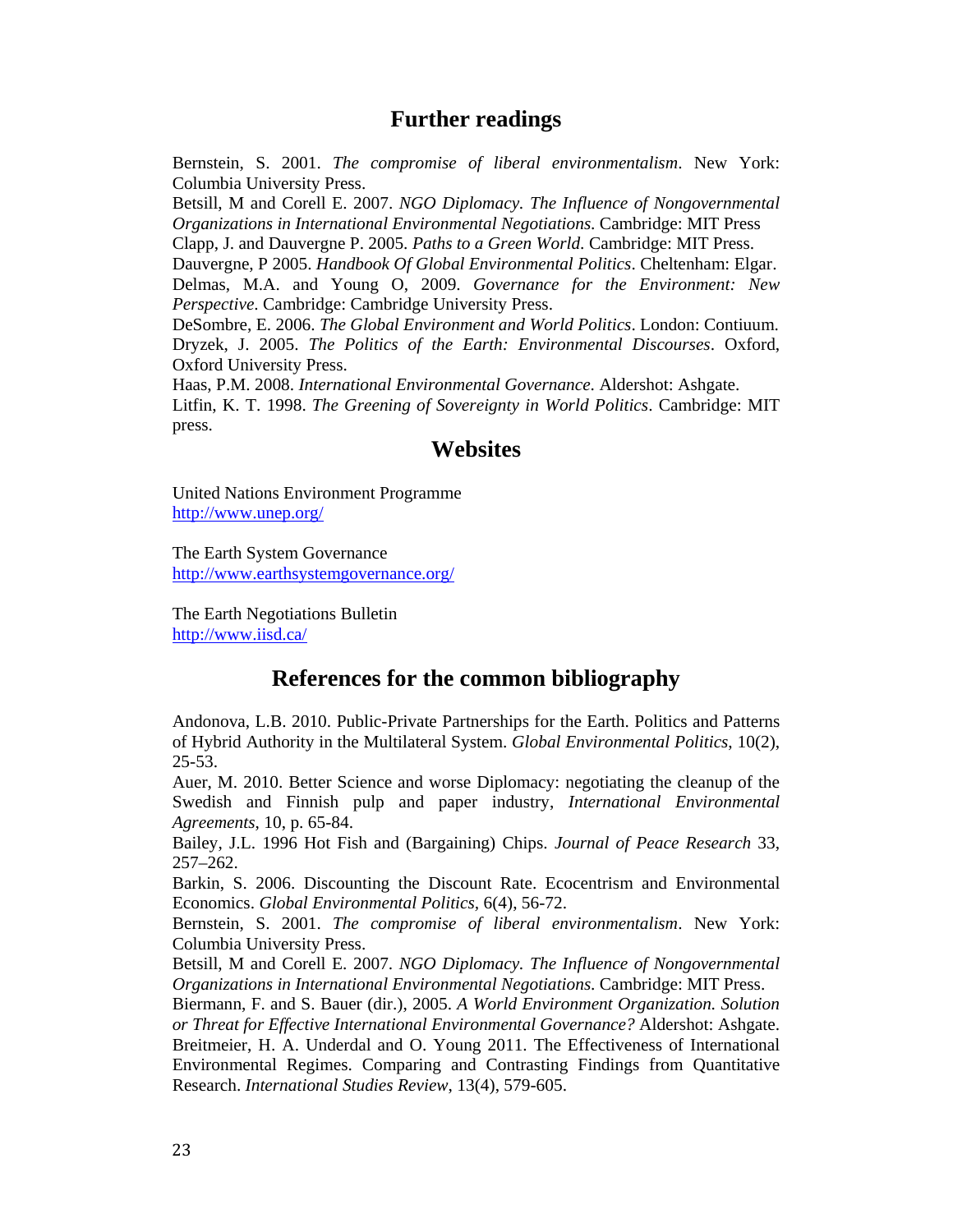Brown W., E. and H.K. Jacobson (eds). 1998. *Engaging Countries. Strengthening Compliance with International Environmental Accords.* Cambridge: MIT Press.

Campbell Keller, A. 2009. *Science in Environmental Policy: The Politics of Objective Advice.* Cambridge, MA. The MIT Press.

Conca, K. 1994. Rethinking the Ecology-Sovereignty Debate, *Millennium* 23(3), 701– 711.

Conca, K. 2001. Environmental Cooperation and International Peace, in *Environmental Conflict*, edited by P.F. Diehl and N.P. Gleditsch. Boulder: Westview Press, 225-247.

Delreux, T. 2011. *The EU as International Environmental Negotiator*, Ashgate.

DeSombre, E. 2005. Fishing under Flags of Convenience. Using Market Power to Increase Participation in International Regulation. *Global Environmental Politics,* 5:4, 73-94.

DeSombre, E.R. and J. Kauffman, 1996. The Montreal Protocol Multilateral Fund. Partial Success Story, in *Institutions for Environmental Aid. Pitfalls and Promise*, edited by R.O. Keohane and M.A. Levy. Cambridge: MIT Press, 89-126.

Dimitrov, R. 2005. Hostage to Norms. States, Institutions and Global Forest Politics. *Global Environmental Politics*, 5(4), 1-24.

Dimitrov, R. 2006. *Science and international environmental policy: regimes and nonregimes in global governance*. Rowman & Littlefield.

Dimitrov, R.S. 2003. Knowledge, Power and Interests in Environmental Regime Formation" *International Studies Quarterly*, 47(1), 123-150.

Downs, G.W., Rocke, D.M. and Barsoom, P.N. 1996. Is the Good News about Compliance Good News about Cooperation? *International Organization*, 50(3), 379- 406.

Dryzek, J. 2005. *The Politics of the Earth: Environmental Discourses*. Oxford, Oxford University Press.

Gehring, T. and S. Oberthür 2009. The Causal Mechanisms of Interaction between International Institutions. *European Journal of International Relations*, 15(1), 125- 156.

Gough, C. and S. Shackley. 2001. The Respectable Politics of Climate Change: The Epistemic Communities and NGOs, *International Affairs,* 77(2), 329-345.

Haas, P. 1992. Banning Chlorofluorocarbons. Epistemic Community Efforts to Protect Stratospheric Ozone. *International Organization*, 46(1), 187-224

Haas, P.M., Keohane R.O. and M.A. Levy (eds). 1993. *Institutions for the Earth. Sources of Effective International Environmental Protection*. Cambridge: MIT Press. Hardin, G. 1968. The Tragedy of the Commons. *Science*, 162(3859), 1243-1248.

Hasenclever, A., P. Mayer and V. Rittberger. 1997. *Theories of International Regimes*. Cambridge: Cambridge University Press.

Hochstetler, K., A.M. Clark and E.J. Friedman. 2000. Sovereignty in the Balance: Claims and Bargains at the UN Conference on the Environment, Human Rights, and Women, *International Studies Quarterly*, 44(4), 591-614.

Homer-Dixon, T.F. 2001. *Environment, Scarcity and Violence*. Princeton: Princeton University Press.

Kahan, D. et al. 2012. The Polarizing impact of science literacy and numeracy on perceived climate change risks, Nature Climate Change

Keohane, R.O. and Victor, D.G. 2011. The Regime Complex for Climate Change. *Perspectives on Politics,* 9(1), 7-23.

Krasner, S.D. 1982. Structural Causes and Regime Consequences. Regimes as Intervening Variables. *International Organization*, 36(2), 185-205.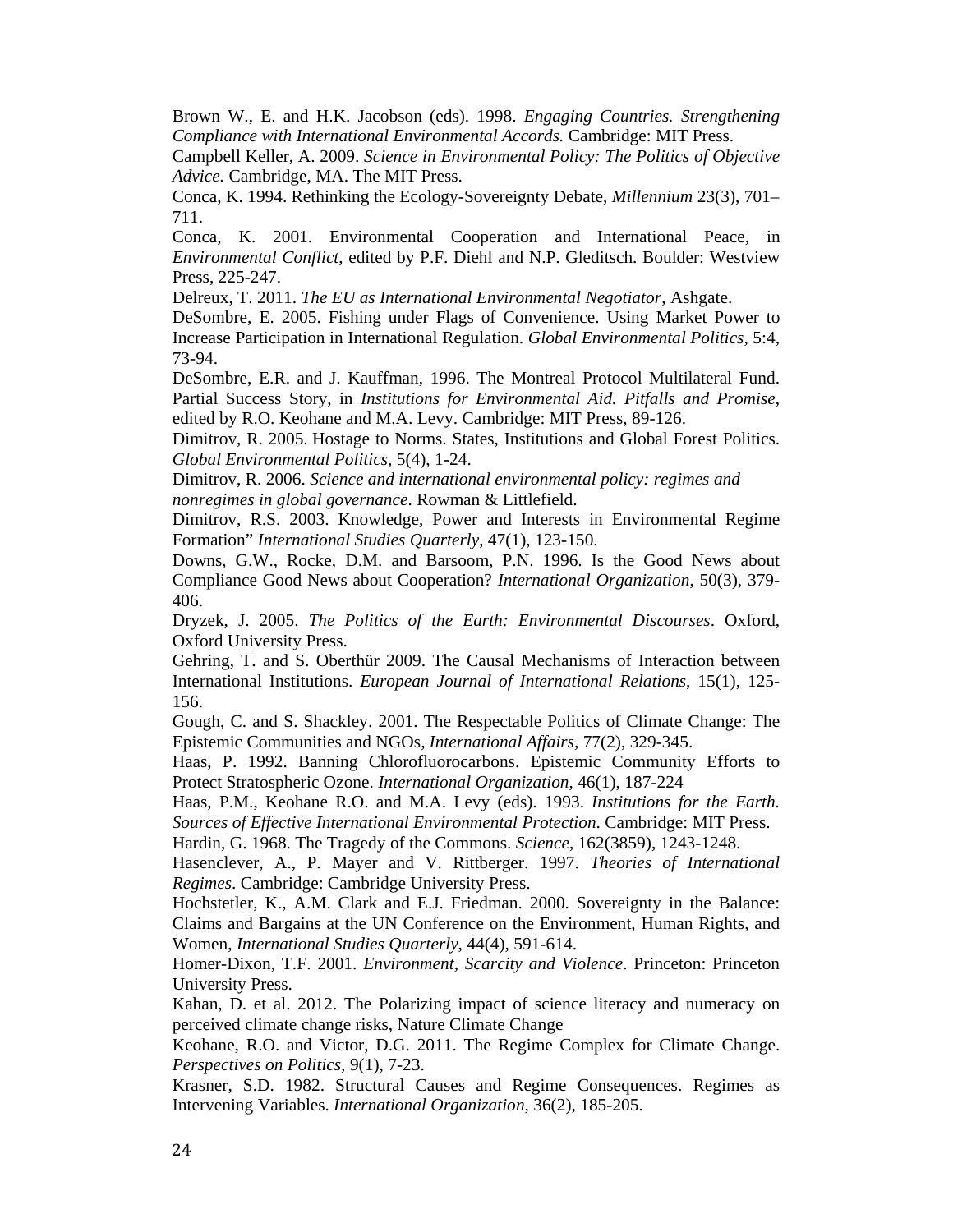Lemos, M.C. and B.J. Morehouse. 2005. The co-production of science and policy in integrated climate assessments. *Global Environmental Change* 15: 57–68.

Lidskog, R. and G. Sundqvist. 2002 The Role of Science in Environmental Regimes: The Case of LRTAP. *European Journal of International Relations,* 8(1), 77–101.

Lieberman, S. and T. ray. 2008. The World Trade Organization's Report on the EU's Moratorium on Biotech Products: The Wisdom of the US Challenge to the EU in the WTO, *Global Environmental Politics*, 8(1), 33-52.

Litfin, K. 1995. Framing Science: Precautionary Discourse and the Ozone Treaties", *Millenium*, 24(2), 251-277.

Litfin, K.T. 1995. Framing Science: Precautionary Discourse and the Ozone Treaties. *Millennium: Journal of International Studies,* 24(2), 251-277.

Litfin, K.T. 1997. Sovereignty in World Ecopolitics. *Mershon International Studies Review,* 41(2), 167-204.

Manners, I. 2008. The Normative Ethics of the European Union. *International Affairs*, 84(1), 45–60.

Meadows, D.H., Meadows, D.L. Randers J. and Behrens W.W. 1972. *The Limits to Growth. A Report for the Club of Rome's Project on the Predicament of Mankind*. New York: Universe Books.

Meijerink, S. 2005. Understanding policy stability and change: the interplay of advocacy coalitions and epistemic communities, windows of opportunity, and Dutch coastal flooding policy 1945-2003, *Journal of European Public Policy* **12**:6, 1060- 1077.

Miles, E.L., Underdal A., Andresen S., Wettestad J., Skjarseth J.B. and E.M. Carlin (eds.). 2002. *Environmental Regime Effectiveness*. Cambridge: MIT Press.

Oberthür, S. and Strokke O.S. 2011. *Managing Institutional Complexity.* Cambridge: MIT Press.

Oberthür, S. 2011. The European Union's Performance in the International Climate Change Regime, *Journal of European Integration*, 33(6) 667-682

Peterson, M.J. 1992. Whalers, Cetologists, Environmentalists, and the International Management of Whaling, *International Organization*, 46(1), 148-186.

Raustiala, K. and Victor D.G. 2004. The Regime Complex for Plant Genetic Resources. *International Organization*, 58(2), 277-309.

Sand, Peter H. 2004. Sovereignty Bounded: Public Trusteeship for Common Pool Resources, *Global Environmental Politics*, 4(1), 47-71.

Sands, Philippe. 1995. *Principles of International Environmental Law,* Manchester, Manchester University Press.

Sprinz, D.F. and Vaahtoranta T. 1994. The Interest-Based Explanation of International Environmental Policy. *International Organization*, 48(1), 77-105.

Szulecki, K., Pattberg P. and Biermann, F. 2011. Explaining Variation in the Effectiveness of Transnational Energy Partnerships. *Governance: An International Journal of Policy, Administration, and Institutions*, 24(4), 713-736.

Toke D. 1999. Epistemic Communities and Environmental Groups", *Politics,* 19(2), 97-102.

Victor, D.G. and Cohen. L.A. 2005. A Herd Mentality in the Design of International Environmental Agreements. *Global Environmental Politics*, 5, 2005, 24-57.

Victor, D.G., Raustiala K. and Skolnikoff E.B. *(*eds). 1998. *The Implementation and Effectiveness of International Environmental Commitments. Theory and Practice*, Cambridge: MIT Press.

Vogel, D. 1995. *Trading Up. Consumer and Environmental Regulation in a Global Economy*. Cambridge: Harvard University Press